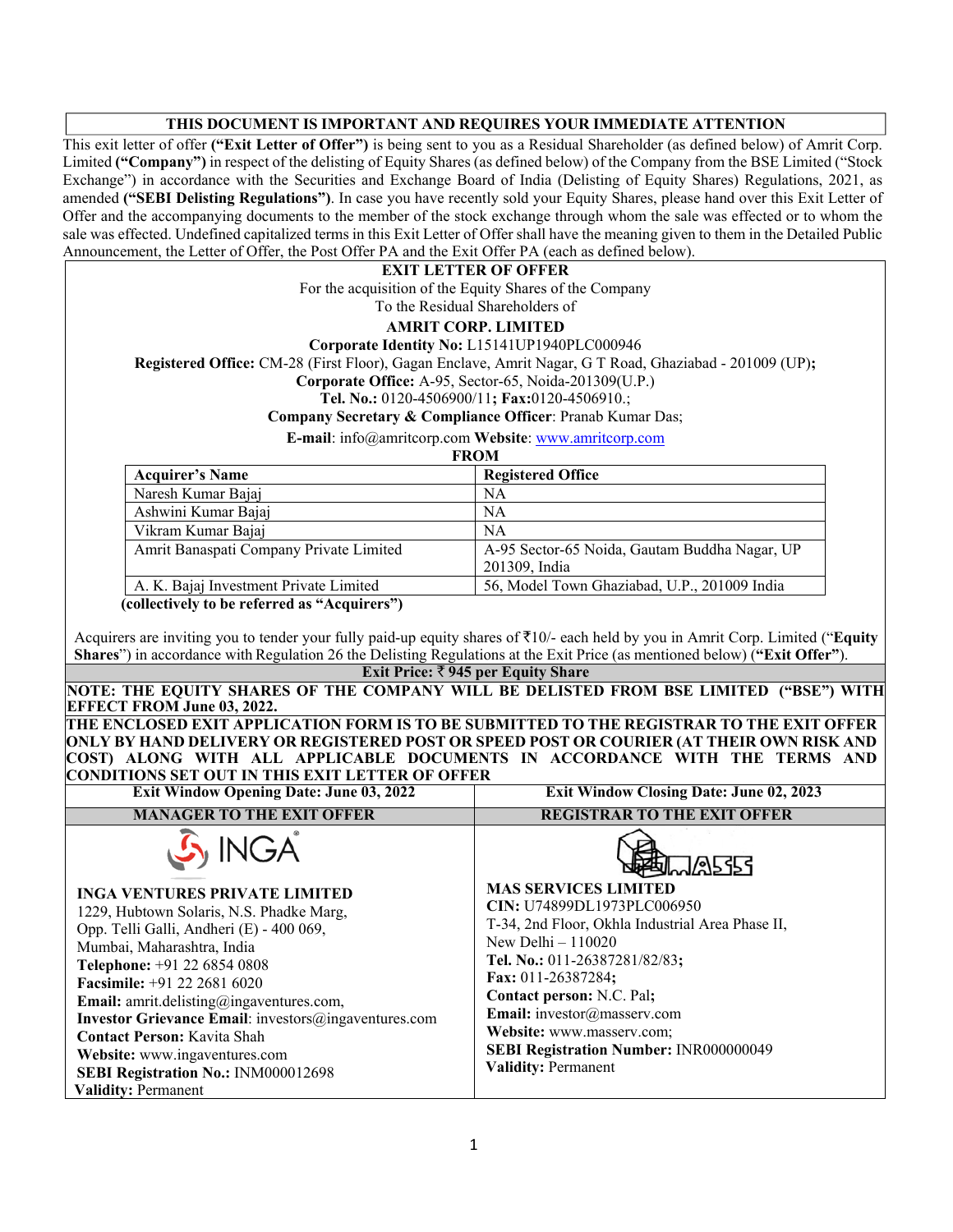If you wish to tender your Equity Shares pursuant to this Exit Offer to the Acquirers, you should:

- read this Exit Letter of Offer and the instructions herein carefully;
- complete and sign the accompanying exit application form **("Exit Application Form")** in accordance with the instructions contained therein and in Exit Letter of Offer;
- ensure that (a) in case of Equity Shares held in dematerialized form, you have credited your Equity Shares to the specified Special Depository Account (details of which are set out in paragraph 1.1.3 of this Exit Letter of Offer) or (b) in case of Equity Shares held in physical form, you have sent the Exit Application Form together with the original share certificate and duly executed transfer deed along with other applicable documents to the Registrar to the Exit Offer;
- submit the required documents as mentioned in paragraph 1.8 and 2.2 of this Exit Letter of Offer, as applicable, by hand delivery or registered post or speed post or courier to the Registrar to the Exit Offer in accordance with the terms and conditions set out in this Exit Letter of Offer;

Dear Shareholder(s).

#### **This is an invitation to tender your Equity Shares to the Acquirers at the Exit Price of** ` **945 per equity share, subject to the terms and conditions provided below ("Exit Offer").**

Pursuant to initial public announcement dated January 25, 2022 **("Initial Public Announcement")**, detailed public announcement dated April 14, 2022 **("Detailed Public Announcement")** published on April 15, 2022 in (i) Financial Express (English, all editions); (ii) Jansatta (Hindi, all editions); and (iii) Navshakti (Marathi , Mumbai editions), the letter of offer dated April 14, 2022 **("Letter of Offer")**, the Acquirers made an offer to acquire 7,72,807 Equity Shares, representing 25.44% of the paid-up Equity Share capital of the Company from the Public Shareholders of the Company **("Delisting Offer")** and consequently seeking to delist the Company from the Stock Exchange in accordance with the SEBI Delisting Regulations. The Public Shareholders holding Equity Shares of the Company were invited to submit bids pursuant to the reverse book-building process **("Reverse Book Building Process")** as prescribed in the SEBI Delisting Regulations through the Acquisition Window Facility or Offer To Buy of the Stock Exchange from April 25, 2022 to April 29, 2022. Further, pursuant to post offer public announcement dated May 02, 2022, published on May 04, 2022 **("Post Offer PA")** in the Newspapers, the Acquirers announced that the Delisting Offer was successful, the price determined through the Reverse Book Building Process was  $\bar{\tau}$  945/- per Equity Share ("Discovered Price") and that the Acquirers have decided to offer ` 945/- per Equity Share as final exit price for the Delisting Offer **("Exit Price")**. The Acquirers are the members of the Promoter Group of the Company. Pursuant to the acquisition of the Equity Shares validly tendered by the Public Shareholders in the Delisting Offer, the shareholding of the Acquirers along with the members of the promoter group of the Company has increased to 28,17,518 Equity Shares. The shareholding of the Acquirers, along with the other members of the promoter group of the Company represents 92.74% of the total outstanding Equity Shares of the Company as on the date of this Exit Letter of Offer.

Following the completion of payment of the Exit Price to the Public Shareholders, the Company made the final delisting application to the Stock Exchange on May 07, 2022, for delisting of the Equity Shares from the Stock Exchange, in accordance with Regulation 25 and other applicable provisions of the SEBI Delisting Regulations. Pursuant to the said application and as disclosed in the exit offer public announcement dated **May 24**,2022, published in the Newspapers on **May 25**, 2022 issued by the Manager to the Exit Offer, for and on behalf of the Acquirers **("Exit Offer PA")**, BSE vide its notice number **20220520-8** dated **May 20**, 2022 **("BSE Final Delisting Approval")** has communicated that trading in the Equity Shares of the Company (Scrip Code: 507525) will be discontinued with effect from **May 27**, 2022 **("BSE Date of Discontinuation of Trading")** and the Company scrip will be delisted from BSE with effect from **June 03**, 2022 **("BSE Date of Delisting")**

**Delisting of the Equity Shares means that they cannot be traded on the Stock Exchange and/or any other stock exchange and a liquid market for trading of the Equity Shares will no longer be available.**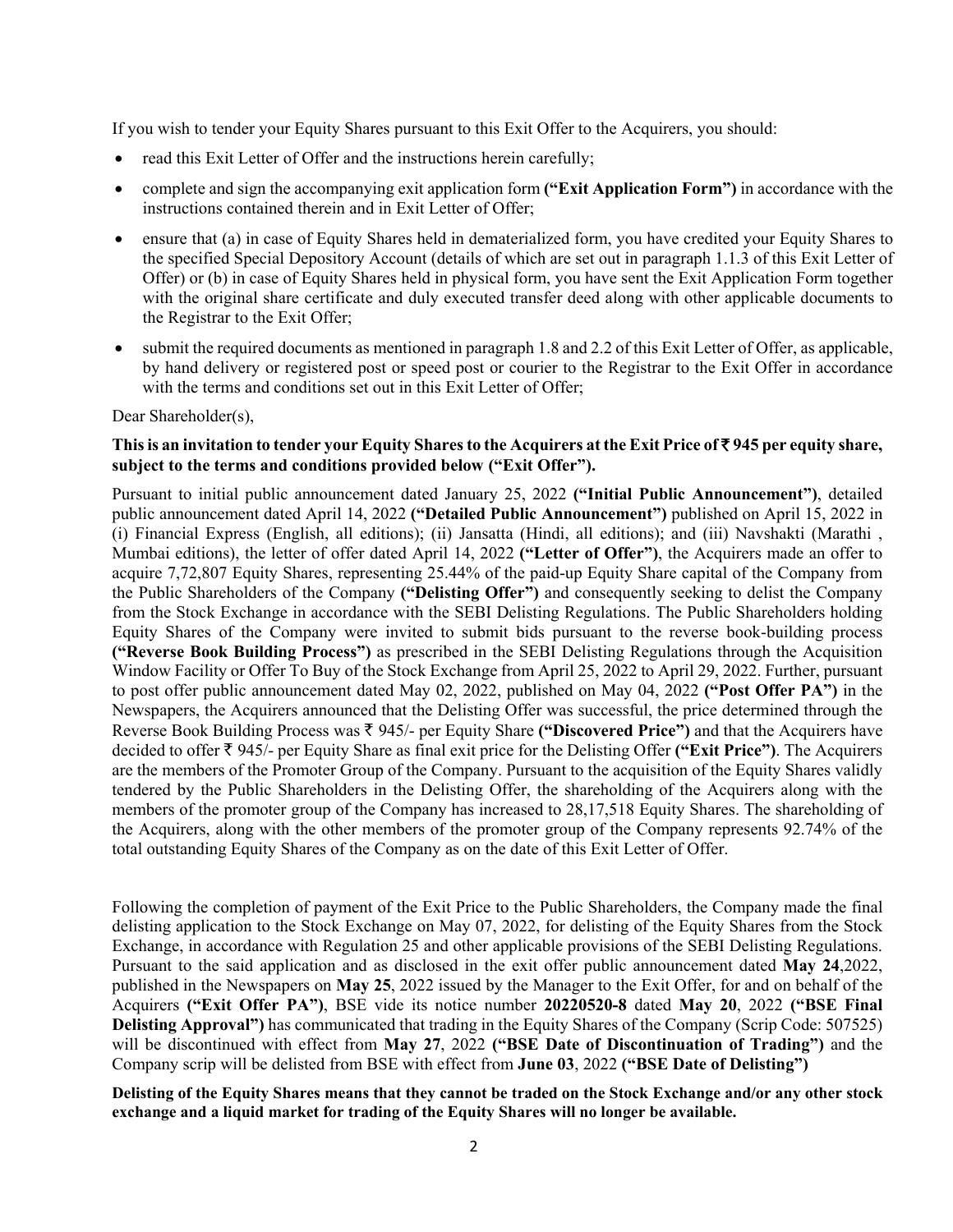**In accordance with Regulation 26 of the SEBI Delisting Regulations, the Acquirers hereby provides an exit opportunity to the remaining Public Shareholders of the Company who did not or were not able to participate in the Reverse Book Building Process or who unsuccessfully tendered their Equity Shares in the Reverse Book Building Process and are currently holding Equity Shares in the Company ("Residual Shareholders"), to tender their Equity Shares during a period of one year from the BSE Date of Delisting. Residual Shareholders can tender their Equity Shares to the Acquirers at the Exit Price at any time from June 03, 2022 till June 02, 2023 (both days inclusive) ("Exit Window"), on the terms and subject to the conditions set out in this Exit Letter of Offer. This Exit Letter of Offer has been dispatched to all the Residual Shareholders of the Company by the Acquirers, whose names appear in the records of the registrar of the Company and to the owners of Equity Shares whose names appear as beneficiaries on the records of the respective depositories (as the case may be) at the close of business hours as on May 27, 2022.** 

## **1. PROCEDURE FOR TENDERING YOUR EQUITY SHARES UNDER THE EXIT OFFER**

*Please contact* **MAS SERVICES LIMITED** ("**Registrar to the Exit Offer**") *at the contact details set out on the cover page of this Exit Letter of Offer, if you require any clarification regarding the procedure for tendering your Equity Shares.* 

#### **1.1 Procedure for Residual Public Shareholders holding Equity Shares in dematerialized form:**

- 1.1.1 The Residual Shareholders holding Equity Shares in dematerialized form, who are desirous of tendering their Equity Shares in the Exit Offer must submit the following documents by hand delivery or by registered post or speed post or courier (at their own risk and cost) with the envelope marked "AMRIT CORP. LIMITED – EXIT OFFER" so as to reach the Registrar to the Exit Offer at the address as mentioned in paragraph 9 of this Exit Letter of Offer on or before **June 02**, 2023 (i.e. the last date of the Exit Window):
	- (i) the Exit Application Form duly filled and signed along with requisite documents as mentioned in paragraphs 1.8 and 2.2, as applicable; and
	- (ii) a counterfoil/photocopy of their depository participant instruction evidencing transfer of dematerialized Equity Shares as detailed in paragraph **1.1.3** of this Exit Letter of Offer.
- 1.1.2 If the Registrar to the Exit Offer does not receive the documents listed above but receives the Equity Shares in the Special Depository Account (as defined below), then in case of resident Residual Shareholders, the Acquirers may deem the Exit Offer to have been accepted by such resident Residual Shareholders.
- 1.1.3 The Residual Shareholders desirous of tendering their equity shares in the Exit Offer must transfer their dematerialized Equity Shares from their respective depository account, **in off-market mode**, to the special depository account opened with My Money Securities Limited, **("Special Depository Account")** details of which are as follows:

| <b>DP</b> Name       | My Money Securities Limited                                        |
|----------------------|--------------------------------------------------------------------|
| DP ID                | 12087100                                                           |
| <b>Client ID</b>     | 00002789                                                           |
| <b>Depository</b>    | Central Depository Services (India) Limited                        |
| <b>Account Name:</b> | Amrit Corp. Limited – Delisting Exit Offer Escrow Account-Operated |
|                      | by MAS Services Limited                                            |

Residual Shareholders having their beneficiary account in National Securities Depositories Limited shall use the interdepository delivery instruction slip for the purpose of crediting their Equity Shares in favour of the Special Depository Account with Central Depositories Services (India) Limited.

- 1.1.4 **All transfers should be in off-market mode**. A photocopy of the delivery instructions and/or counterfoil of the delivery instructions submitted to the depository participant of the Residual Shareholder's depository account and/or duly acknowledged by such depository participant crediting the Residual Shareholder's Equity Shares to the Special Depository Account, should be attached to the Residual Shareholder's Exit Application Form.
- 1.1.5 In case your depository participant offers the facility of online transfer of Equity Shares, then instead of the photocopy of the acknowledged delivery instruction slip you may attach a printout of the computer - generated confirmation of transfer of Equity Shares. Please note that the transfer should be made in off-market mode. Failure to credit your dematerialized Equity Shares into the Special Depository Account shall result in your tender being invalid.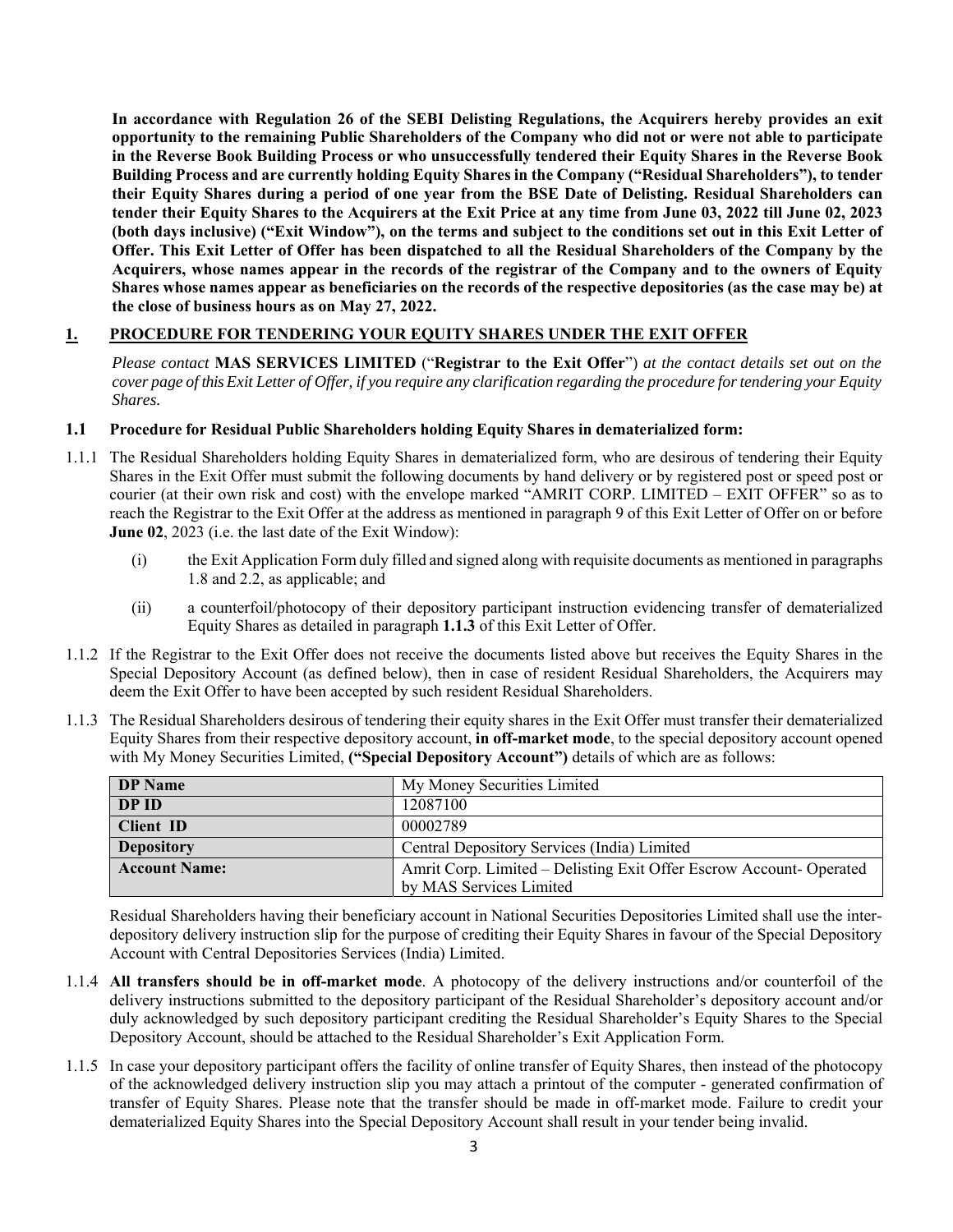- 1.1.6 It is the responsibility of the Residual Shareholders to ensure that their Equity Shares are credited in the Special Depository Account in the manner as mentioned above and their Exit Application Form reaches the Registrar to the Exit Offer on or before the expiry of the Exit Window.
- 1.1.7 The Equity Share(s) will be held in the Special Depository Account until the consideration payable has been dispatched to the respective Residual Shareholder or the unaccepted Equity Share(s) are credited back to the respective Residual Shareholders' depository account.
- 1.1.8 In case you are not a resident of India, please submit your Exit Application Form along with additional documents as specified herein in paragraph 2.2 of this Exit Letter of Offer.
- 1.1.9 Please contact the Registrar to the Exit Offer or Manger to the Exit Offer or the Compliance Officer if you require any clarification regarding the procedure for tendering your Equity Shares.
- **1.2** Procedure for Residual Public Shareholders holding Equity Shares in Physical Form:
- 1.2.1 The Residual Shareholders holding Equity Shares in physical form and who are desirous of tendering their Equity Shares in the Exit Offer must submit the documents as specified in paragraphs 1.8 and 2.2, as applicable, of this Exit Letter of Offer, by hand delivery or registered post or speed post or courier (at their own risk and cost) with the envelope marked "AMRIT CORP. LIMITED – EXIT OFFER" so as to reach the Registrar to the Exit Offer at the address as mentioned on the cover page of this Exit Letter of Offer on or before June 02, 2023 (i.e. the last date of the Exit Window).
- 1.2.2 If the Registrar to the Exit Offer does not receive the documents referred to above but receives the original share certificate(s), valid share transfer form(s) (SH-4), copy of PAN card, original cancelled cheque (name of shareholder printed on it) or bank passbook or bank statement attested by the bank and valid address proof then, subject to verification of signature on valid share transfer form(s) from records of the Registrar to the Company, in case of resident Residual Shareholder, the Acquirer may deem the Exit Offer to have been accepted by such resident Residual Shareholders.
- 1.2.3 The Registrar to the Exit Offer will hold in trust the share certificate(s) and the share transfer form(s) until the consideration payable has been paid to the respective Residual Shareholder or the unaccepted share certificate(s) has/have been dispatched to the Residual Shareholder.
- **1.3** It shall be the responsibility of the Residual Shareholders tendering their Equity Shares in the Exit Offer to obtain all requisite approvals (including corporate, statutory or regulatory approvals), if any, prior to tendering such equity shares in the Exit Offer, and the Acquirers shall take no responsibility for the same. The Residual Shareholders should attach a copy of any such approval to the Exit Application Form, wherever applicable. The Residual Shareholders should also provide all relevant documents, which are necessary to ensure transferability of the Equity Shares, failing which the Exit Application Forms may be considered invalid and may be liable to be rejected or there may be delays in making payment of consideration to such Residual Shareholders. On receipt of the Equity Shares in the Special Depository Account or physical share certificate(s) along with share transfer form(s), copy of PAN, original cancelled cheque or bank passbook or bank statement attested by the bank and valid address proof, the Acquirers shall assume that the eligible Residual Shareholders have submitted their Exit Application Forms only after obtaining applicable approvals, if any. The Acquirers reserves the right to reject those Exit Application Forms which are submitted without attaching a copy of such required approvals.
- **1.4** The Equity Shares to be acquired under this Exit Offer are to be acquired free from all liens, lock-ins, charges and encumbrances and together with all rights attached thereto. Equity Shares that are subject to any charge, lock-ins, lien or encumbrance are liable to be rejected.
- **1.5** In case, the sole/ any joint holder has died, but the share certificate(s) are still in the name of the deceased person(s), please enclose the requisite documents, i.e., copies of death certificate/will/probate/succession certificate and other relevant papers, as applicable along with signature attestation on form ISR -2
- **1.6** Kindly note that in the year 2007, a scheme of arrangement was approved by the Hon'ble High Courts of Allahabad, Delhi and Chandigarh, pursuant to that, the paid-up capital of the Company was restructured and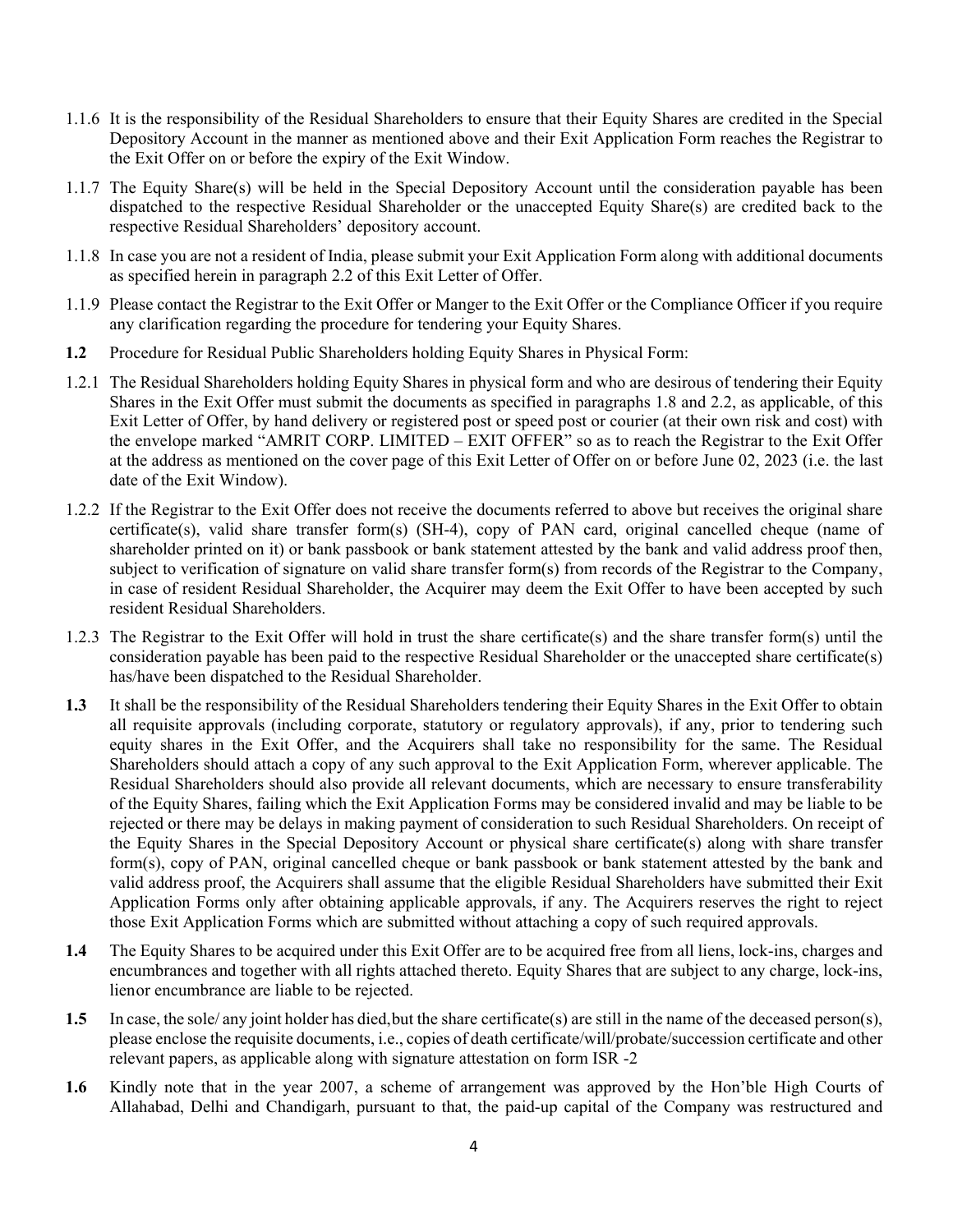reduced to 32,13,231 Equity Shares of Rs.10/- each aggregating to paid-up value of Rs.321.32 lakhs. **("Scheme of Arrangement").** The new equity shares were allotted on July 24, 2007 to all the shareholders, including promoters, of the Company who were holding shares as on the Record Date , July 20, 2007 and new equity shares were listed on BSE Ltd. w.e.f. September 21, 2007. The Residual Shareholders who are holding physical Equity Shares should submit valid original shares certificate for the shares allotted on July 24, 2007. If a shareholder has misplaced/not received share certificate for the shares allotted on July 24, 2007, they may apply for issue of duplicate share certificate to Registrar and Transfer Agent of the Company (MAS Services Limited), by writing a request letter with signature of all shareholder(s) alongwith the requisite documents.

**1.7 Residual Shareholders should ensure that their Exit Application Form together with necessary enclosures is received by the Registrar to the Exit Offer on or before the last day of the Exit Window, at the address of the Registrar to the Exit Offer given on the cover page of this Exit Letter of Offer. Further, please note that hand delivery will be accepted from Monday to Friday 10 AM to 5 PM, except on public holidays.** 

**If a Residual Shareholder does not receive or misplaces the Exit Letter of Offer, it may obtain a copy by writing to the Registrar to the Exit Offer at MAS Services Limited, at T-34, 2nd Floor, Okhla Industrial Area Phase II, New Delhi – 110020; Tel.: +011-26387281/82/83, Fax: 011-26387284, Email: investor@masserv.com, Contact Person: N.C. Pal, clearly marking the envelope 'AMRIT CORP. LIMITED – EXIT OFFER'. Further, a soft copy of the Exit Letter of Offer may be downloaded from the website of the Company (www.amritcorp.com).** 

**1.8** Resident Residual Shareholders are requested to submit the below mentioned documents, as applicable, along with the Exit Application Form:

| Category         | <b>Procedure/Documents to be submitted</b>                                                                                                                                                                                                                                                                       |                                                                                                                                                                                                                            |
|------------------|------------------------------------------------------------------------------------------------------------------------------------------------------------------------------------------------------------------------------------------------------------------------------------------------------------------|----------------------------------------------------------------------------------------------------------------------------------------------------------------------------------------------------------------------------|
|                  | <b>Physical</b>                                                                                                                                                                                                                                                                                                  | Demat                                                                                                                                                                                                                      |
| Individual / HUF | Application<br>The Exit<br>Form<br>duly<br>completed and signed in accordance with<br>the instructions contained therein, by all<br>shareholder(s) whose names appear on the<br>share certificate(s).                                                                                                            | Exit Application Form duly filled and<br>signed<br>by<br>registered<br>the<br>shareholders(s).                                                                                                                             |
|                  | Original share certificate(s)                                                                                                                                                                                                                                                                                    | The<br>executed/acknowledged<br>duly<br>copy of the delivery instruction slip / a<br>printout of the computer -generated<br>confirmation of transfer of Equity<br>Shares (in case of online transfer of<br>Equity Shares). |
|                  | Original cancelled cheque<br>(name of<br>shareholder printed on it) or bank<br>passbook or bank statement attested by the<br>bank, of bank account provided in the Exit<br><b>Application Form</b>                                                                                                               |                                                                                                                                                                                                                            |
|                  | Valid share transfer form(s) (SH-4) duly<br>signed as transferor(s) by all registered<br>shareholders (in case of joint holdings) in<br>the same order and as per specimen<br>signatures registered with the Registrar to<br>the Exit Offer and duly witnessed at the<br>appropriate place(s) along with copy of |                                                                                                                                                                                                                            |
|                  | PAN card and valid address proof.<br>Note: In order to avoid rejection (thumb<br>impressions, signature difference, etc.), it<br>is recommended to get it attested, by a<br>bank manager under their official seal on                                                                                            |                                                                                                                                                                                                                            |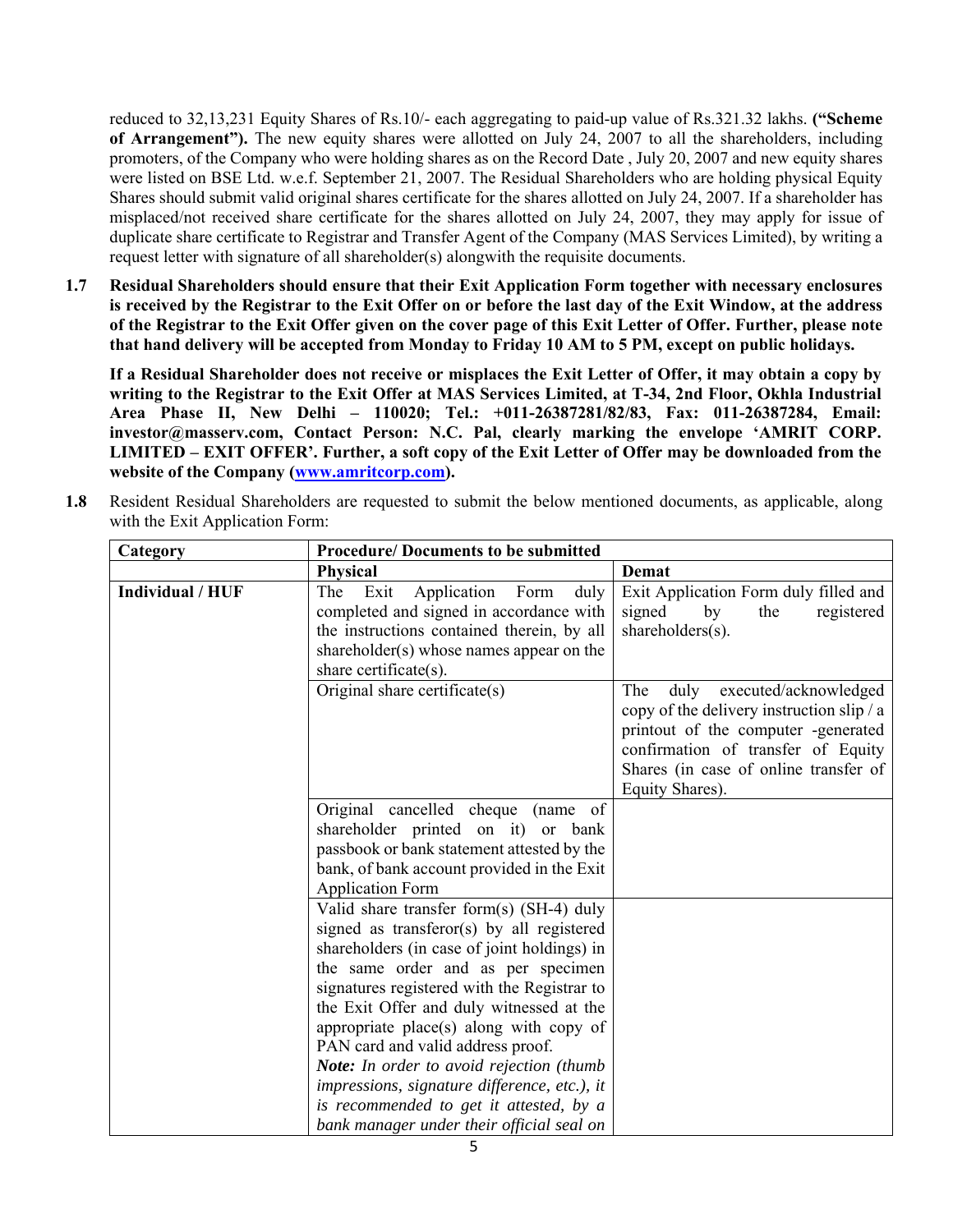|                          | form ISR-2 (which can be downloaded<br>from RTA website i.e. <b>www.masserv.com</b> |                                                                                                                                                                                                                       |
|--------------------------|-------------------------------------------------------------------------------------|-----------------------------------------------------------------------------------------------------------------------------------------------------------------------------------------------------------------------|
|                          |                                                                                     |                                                                                                                                                                                                                       |
|                          | under download tab) or by a magistrate                                              |                                                                                                                                                                                                                       |
| Corporate                | The Exit Application Form duly                                                      | Exit Application Form duly filled and                                                                                                                                                                                 |
|                          | completed and signed in accordance with                                             | signed by an authorized signatory who                                                                                                                                                                                 |
|                          | the instructions contained therein, by all                                          | is duly authorized by the board                                                                                                                                                                                       |
|                          | shareholder(s) who are duly authorized                                              | resolution with certified true copy of                                                                                                                                                                                |
|                          | by a board resolution.                                                              | board resolution.                                                                                                                                                                                                     |
|                          | Original share certificate(s)                                                       | The duly executed/ acknowledged<br>copy of the delivery instruction slip / a<br>printout of the computer -generated<br>confirmation of transfer of Equity<br>Shares (in case of online transfer of<br>Equity Shares). |
|                          |                                                                                     |                                                                                                                                                                                                                       |
|                          | Valid share transfer form(s) (SH-4) duly                                            |                                                                                                                                                                                                                       |
|                          | signed as transferor(s) by an authorized                                            |                                                                                                                                                                                                                       |
|                          | signatory under their official seal and duly                                        |                                                                                                                                                                                                                       |
|                          | witnessed at the appropriate place(s) along                                         |                                                                                                                                                                                                                       |
|                          | with copy of PAN card and valid address                                             |                                                                                                                                                                                                                       |
|                          | proof.                                                                              |                                                                                                                                                                                                                       |
|                          | Original cancelled cheque (name of<br>shareholder printed on it) or bank            |                                                                                                                                                                                                                       |
|                          |                                                                                     |                                                                                                                                                                                                                       |
|                          | passbook or bank statement attested by the                                          |                                                                                                                                                                                                                       |
|                          | bank, of bank account provided in the Exit                                          |                                                                                                                                                                                                                       |
|                          | <b>Application Form</b>                                                             |                                                                                                                                                                                                                       |
|                          | True copy of the board resolution certified                                         |                                                                                                                                                                                                                       |
|                          | by a director or a company secretary of the                                         |                                                                                                                                                                                                                       |
|                          | company providing the authority to the                                              |                                                                                                                                                                                                                       |
|                          | signatory to deal with sale of equity                                               |                                                                                                                                                                                                                       |
|                          | share(s) with list of authorised signatory.                                         |                                                                                                                                                                                                                       |
| <b>Power of Attorney</b> | Exit<br>Application<br>Form<br>The<br>duly                                          | Exit Application Form duly filled and                                                                                                                                                                                 |
| ("POA") holder(s)        | completed and signed in accordance with                                             | signed by the POA holder(s) along                                                                                                                                                                                     |
|                          | the instructions contained therein, by the                                          | with attested copy of POA.                                                                                                                                                                                            |
|                          | POA holder $(s)$                                                                    |                                                                                                                                                                                                                       |
|                          | certificate(s)<br>(i.e.<br>Original<br>share                                        | The<br>duly<br>executed/acknowledged                                                                                                                                                                                  |
|                          | certificates for shares allotted on July 24,                                        | copy of the delivery instruction slip / a                                                                                                                                                                             |
|                          | 2007, pursuant to Scheme of Arrangement                                             | printout of the computer -generated                                                                                                                                                                                   |
|                          | (as defined above))                                                                 | confirmation of transfer of Equity                                                                                                                                                                                    |
|                          |                                                                                     | Shares (in case of online transfer of                                                                                                                                                                                 |
|                          |                                                                                     | Equity Shares).                                                                                                                                                                                                       |
|                          | Valid share transfer form(s) (SH-4) duly                                            | Shareholder should ensure that the                                                                                                                                                                                    |
|                          | signed as transferor(s) by the POA                                                  | POA is duly registered with their                                                                                                                                                                                     |
|                          | holder(s) in the same order and duly                                                | depository participant.                                                                                                                                                                                               |
|                          | witnessed at the appropriate place(s) along                                         |                                                                                                                                                                                                                       |
|                          | with copy of PAN card and valid address                                             |                                                                                                                                                                                                                       |
|                          | proof                                                                               |                                                                                                                                                                                                                       |
|                          | Attested copy of POA only if not                                                    |                                                                                                                                                                                                                       |
|                          | registered with the Company or its                                                  |                                                                                                                                                                                                                       |
|                          | registrar/transfer agent.                                                           |                                                                                                                                                                                                                       |
|                          | Note: It is recommended to attach a                                                 |                                                                                                                                                                                                                       |
|                          | photocopy of the same.                                                              |                                                                                                                                                                                                                       |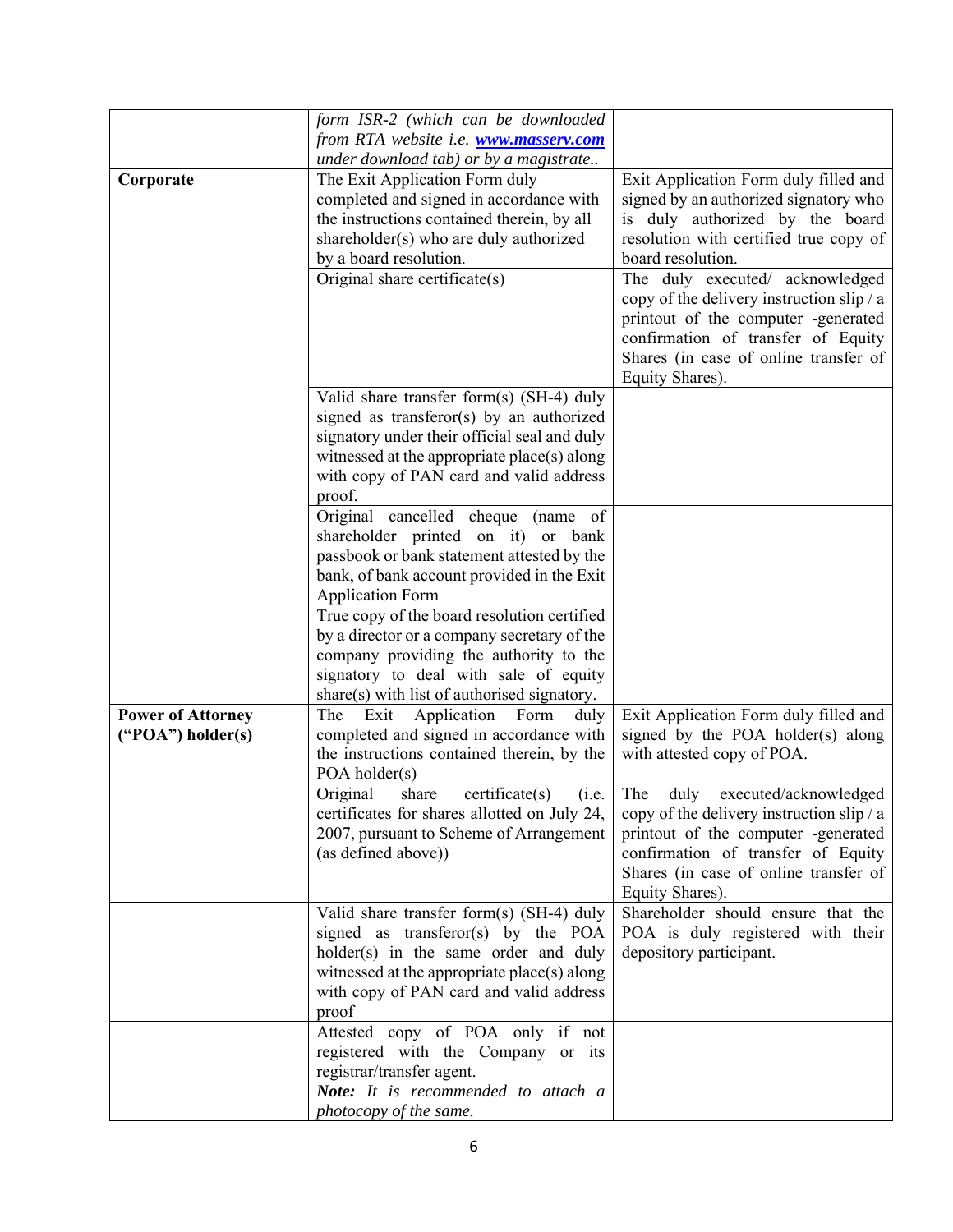|           | Original cancelled cheque (name of                 |                                           |
|-----------|----------------------------------------------------|-------------------------------------------|
|           | shareholder printed on it) or bank                 |                                           |
|           | passbook or bank statement attested by the         |                                           |
|           | bank, of bank account provided in the Exit         |                                           |
|           | <b>Application Form</b>                            |                                           |
| Custodian | Application Form<br>The Exit<br>duly               | Exit Application Form duly filled and     |
|           | completed and signed in accordance with            | signed by an authorized signatory.        |
|           | the instructions contained therein, by all         |                                           |
|           | shareholders whose names appear on the             |                                           |
|           | Share certificate /POA holders.                    |                                           |
|           | Original<br>share<br>$c$ ertificate $(s)$<br>(i.e. | duly executed/acknowledged<br>The         |
|           | certificates for shares allotted on July 24,       | copy of the delivery instruction slip / a |
|           | 2007, pursuant to Scheme of Arrangement            | printout of the computer -generated       |
|           | (as defined above)).                               | confirmation of transfer of Equity        |
|           |                                                    | Shares (in case of online transfer of     |
|           |                                                    | Equity Shares).                           |
|           | Valid share transfer form(s) (SH-4) duly           |                                           |
|           | signed as transferor(s) by all POA holders         |                                           |
|           | in the same order and duly witnessed at the        |                                           |
|           | appropriate place(s) along with copy of            |                                           |
|           | PAN card and valid address proof.                  |                                           |
|           | Attested copy of POA only if not                   |                                           |
|           | registered with the Company or its                 |                                           |
|           | registrar/transfer agent                           |                                           |
|           | Note: It is recommended to attach a                |                                           |
|           | photocopy of the same.                             |                                           |
|           | Original cancelled cheque (name of                 |                                           |
|           | shareholder printed on it) or bank                 |                                           |
|           | passbook or bank statement attested by the         |                                           |
|           | bank, of bank account provided in the Exit         |                                           |
|           | <b>Application Form</b>                            |                                           |

*Note: For Equity Shares held in physical mode being tendered in this Exit Offer, copy of PAN of shareholder (including all joint shareholders) and original cancelled cheque (name of shareholder printed on it) or bank passbook or bank statement attested by the bank, is mandatory for transfer of the said Equity Shares. In case of non-receipt of above documents from an equity shareholder intending to tender Equity Shares in physical mode in the Exit Offer prior to the expiry of the Exit Window, such Equity Shares would be liable for rejection.* 

## **2. NON-RESIDENT SHAREHOLDERS**

- 2.1. It shall be the responsibility of the Residual Shareholders who are non-resident Indians, persons resident outside India, overseas corporate bodies **("OCB")**, Foreign Portfolio Investors **("FPI")**, etc. **("Non- Resident Residual Shareholders")** tendering their Equity Shares in the Exit Offer, to obtain all requisite approvals (including corporate, statutory or regulatory approvals), if any, prior to tendering the Equity Shares held by them in the Exit Offer, and the Acquirer will take no responsibility for the same. The Non-Resident Residual Shareholders should attach a copy of any such approval to the Exit Application Form, wherever applicable. Further, Non-Resident Residual Shareholders will have to enclose the original certificate which can authorize the Acquirer not to deduct tax from the consideration payable to such shareholder(s) or as the case may be, to deduct the tax at lower than normal applicable tax rate, obtained from income-tax authorities under Section 195(3) or Section 197 as the case may be, of the Income Tax Act, 1961 **("IT Act")**, and also attach necessary documentary evidence with respect to period of holding and the cost of acquisition of Equity Shares. Further, Non-Resident Residual Shareholders will also have to enclose the documents as requir*ed in this Exit Letter of Offer*.
- 2.2. Non-Resident Residual Shareholders are requested to submit the below mentioned documents, as applicable, along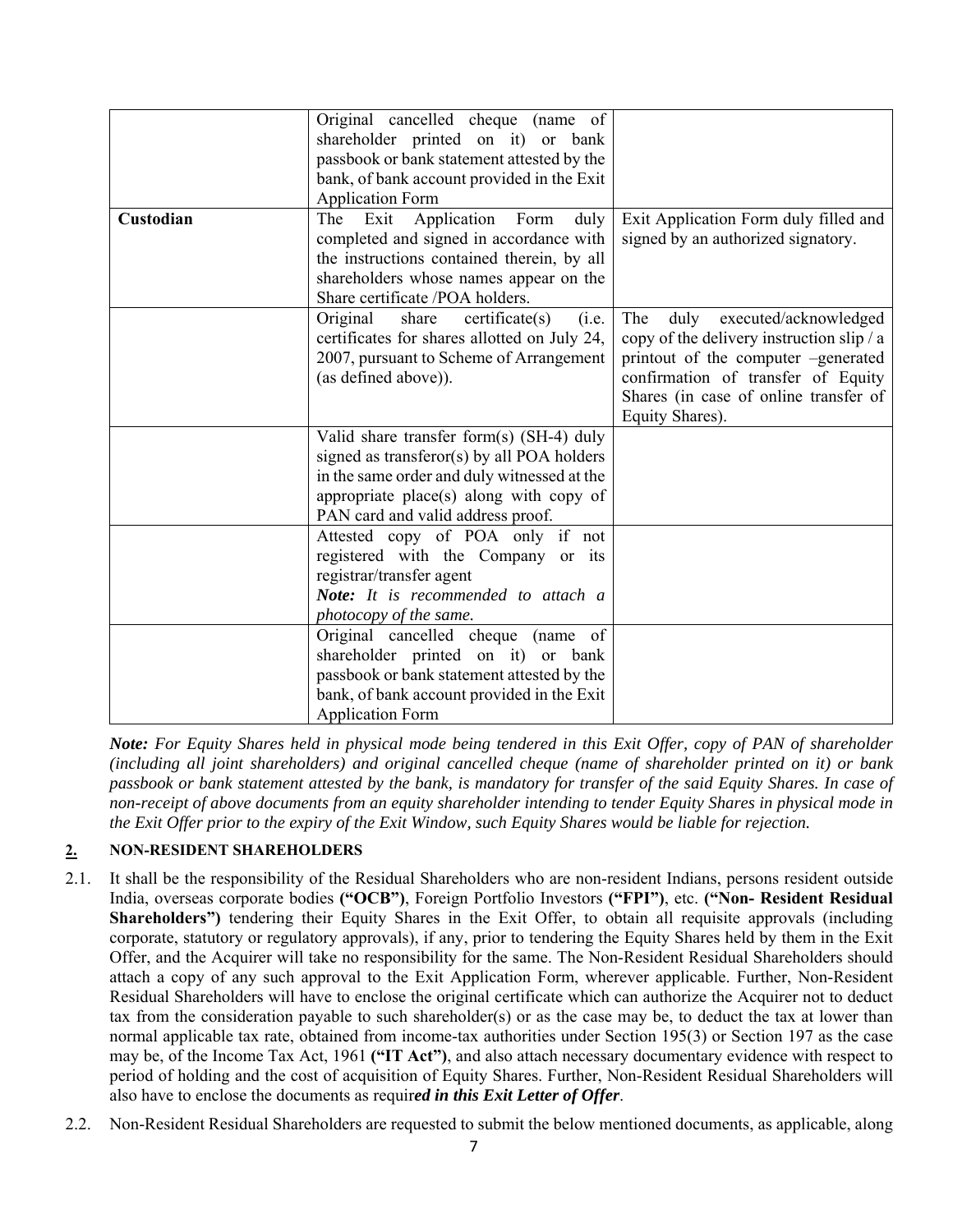with the Exit Application Form:

| Category                              | <b>Procedure/Documents to be submitted</b>                                                                                                                                                                                                                                                                                                                                                                                                                                                                                                                                   |                                                                                                                                                                                                                                                                                                                                                                                                                                          |  |
|---------------------------------------|------------------------------------------------------------------------------------------------------------------------------------------------------------------------------------------------------------------------------------------------------------------------------------------------------------------------------------------------------------------------------------------------------------------------------------------------------------------------------------------------------------------------------------------------------------------------------|------------------------------------------------------------------------------------------------------------------------------------------------------------------------------------------------------------------------------------------------------------------------------------------------------------------------------------------------------------------------------------------------------------------------------------------|--|
|                                       | Physical                                                                                                                                                                                                                                                                                                                                                                                                                                                                                                                                                                     | Demat                                                                                                                                                                                                                                                                                                                                                                                                                                    |  |
| <b>Non-resident Indian</b><br>("NRI") | The Exit<br>Application Form<br>duly<br>completed and signed in accordance with<br>the instructions contained therein, by all<br>shareholder(s) whose names appear on the<br>share certificate(s) or POA holder(s).                                                                                                                                                                                                                                                                                                                                                          | Exit Application Form duly filled and<br>signed<br>the<br>by<br>registered<br>shareholders $(s)$ or the POA holder $(s)$ .                                                                                                                                                                                                                                                                                                               |  |
|                                       | Original<br>share<br>$c$ ertificate $(s)$<br>(i.e.<br>certificates for shares allotted on July 24,<br>2007, pursuant to Scheme of Arrangement<br>(as defined above))                                                                                                                                                                                                                                                                                                                                                                                                         | The<br>duly<br>executed/acknowledged<br>copy of the delivery instruction slip / a<br>printout of the computer – generated<br>confirmation of transfer of Equity<br>Shares (in case of online transfer of<br>Equity Shares).                                                                                                                                                                                                              |  |
|                                       | Original cancelled cheque (name of<br>shareholder printed on it) or bank<br>passbook or bank statement attested by the<br>bank, of bank account provided in the Exit<br><b>Application Form</b>                                                                                                                                                                                                                                                                                                                                                                              |                                                                                                                                                                                                                                                                                                                                                                                                                                          |  |
|                                       | Valid share transfer form(s) duly signed as<br>transferor(s) by all registered shareholders<br>(in case of joint holdings) in the same<br>order and as per specimen signatures<br>registered with the Registrar to the Exit<br>Offer<br>and duly witnessed<br>at<br>the<br>appropriate place(s) along with copy of<br>PAN card and valid address proof.<br><b>Note:</b> In order to avoid rejection (thumb<br>impressions, signature difference, etc.), it<br>is recommended to get it attested, by a<br>magistrate/notary public/bank manager<br>under their official seal. | Should enclose a NOC and TCC under<br>Section 195(3) or Section 197 of the IT<br>Act from the income tax authority<br>Tax<br>("Income<br>Authority")<br>or<br>certificate<br>from<br>alternatively<br>$\rm{a}$<br>chartered accountant certifying if the<br>shares are held on a long term or short<br>- term basis and cost of acquisition of<br>Equity Shares for the purpose of<br>determining capital gains tax.                     |  |
|                                       | Should enclose a no objection certificate<br>("NOC") and Tax Clearance Certificate<br>("TCC")) under Section 195(3) or Section<br>197 of the IT Act from the Income Tax<br>Authority or alternatively a certificate<br>from chartered accountant certifying if the<br>shares are held on a long term or short term<br>basis and cost of acquisition of the shares<br>for the purpose of determining capital<br>gains tax.                                                                                                                                                    | Should enclose a copy of the<br>permission received from the RBI for<br>the Equity Shares held by them. If the<br>Equity Shares are held under the<br>general permission of the RBI, the<br>non-resident<br>shareholder<br>should<br>furnish a copy of the relevant<br>notification/circular pursuant to which<br>the Equity Shares are held and state<br>whether the Equity Shares are held on<br>repatriable or non-repatriable basis. |  |
|                                       | Should enclose a copy of the permission<br>received from the Reserve Bank of India<br>("RBI") for the Equity Shares held by<br>them, if any. If the Equity Shares are held<br>under the general permission of RBI, the<br>non-resident shareholder should furnish a<br>copy of the relevant notification/circular<br>pursuant to which the Equity Shares are                                                                                                                                                                                                                 | Tax residence certificate provided by<br>the income tax authority of the foreign<br>country of which the shareholder is a<br>tax resident and prescribed Form 10F,<br>wherever applicable.                                                                                                                                                                                                                                               |  |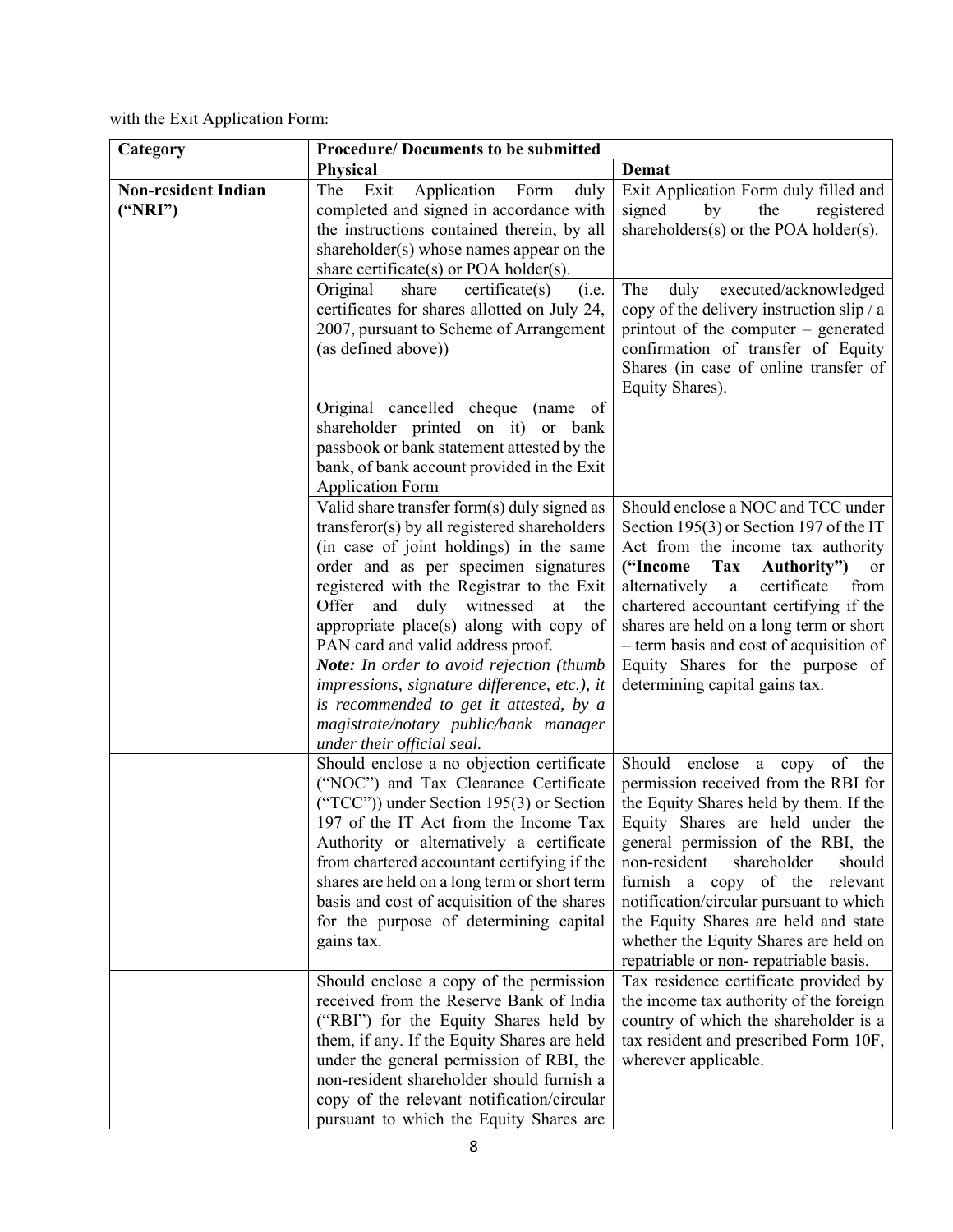|                                                                                             | held and state whether the Equity Shares<br>are held on repatriable or non-repatriable<br>basis.                                                                                                                                   |                                                                                                                                                                                                                                                                                             |
|---------------------------------------------------------------------------------------------|------------------------------------------------------------------------------------------------------------------------------------------------------------------------------------------------------------------------------------|---------------------------------------------------------------------------------------------------------------------------------------------------------------------------------------------------------------------------------------------------------------------------------------------|
|                                                                                             | Tax residence certificate provided by the<br>income tax authority of the foreign<br>country of which the shareholder is a tax<br>resident and prescribed Form 10F,<br>wherever applicable.                                         | The non-resident shareholder may also<br>provide a bank certificate certifying<br>inward<br>remittance<br>avail<br>to<br>concessional rate of tax deducted at<br>source for long term capital gains<br>under section 115E of the IT Act.                                                    |
|                                                                                             | Self-attested copy of Permanent Account<br>Number ("PAN") card.                                                                                                                                                                    | Copy of relevant pages of demat<br>account if the shares have been held<br>for more than twenty-four months<br>prior to the date of acceptance of<br>Equity Shares under the Offer along<br>with broker invoice/contract note<br>evidencing the date on which the<br>shares were acquired.  |
|                                                                                             | Copy of POA, required only if not<br>registered<br>with<br>the<br>Company<br>or<br>Registrar/Transfer Agent.                                                                                                                       |                                                                                                                                                                                                                                                                                             |
|                                                                                             | The non-resident shareholder(s) may also<br>provide a bank certificate certifying<br>inward remittance to avail concessional<br>rate of tax deducted at source for long term<br>capital gains under section 115E of the IT<br>Act. |                                                                                                                                                                                                                                                                                             |
| <b>Foreign Portfolio</b><br>Investor ("FPI") /<br><b>Overseas Corporate</b><br>Body ("OCB") | The<br>Exit<br>Application<br>Form<br>duly<br>completed and signed in accordance with<br>the instructions contained therein, by an<br>authorized<br>signatory who is<br>duly<br>authorized by the board resolution.                | Exit Application Form duly filled and<br>signed by an authorized signatory who<br>is duly authorized by the board<br>resolution.                                                                                                                                                            |
|                                                                                             | share<br>(i.e.<br>Original<br>$c$ ertificate $(s)$<br>certificates for shares allotted on July 24,<br>2007, pursuant to Scheme of Arrangement<br>(as defined above))                                                               | The duly executed/ acknowledged<br>copy of the delivery instruction slip / a<br>printout of the computer -generated<br>confirmation of transfer of Equity<br>Shares (in case of online transfer of<br>Equity Shares).                                                                       |
|                                                                                             | Valid share transfer form(s) duly signed as<br>transferor(s) by an authorized signatory<br>under their official seal and duly witnessed<br>at the appropriate place(s) along with copy<br>of PAN card and valid address proof.     | <b>SEBI</b><br>Registration<br>Self-attested<br>Certificate and copy of notification<br>issued under section 115AD of the IT<br>Act, showing name of FPI.                                                                                                                                   |
|                                                                                             | Self-attested copy of PAN card.                                                                                                                                                                                                    | Certificate<br>from<br>chartered<br>a<br>accountant (along with proof such as<br>demat account statement) certifying<br>that the shares have been held for more<br>than 24 months along with acquisition<br>cost, if applicable along with broker<br>invoice / contract note evidencing the |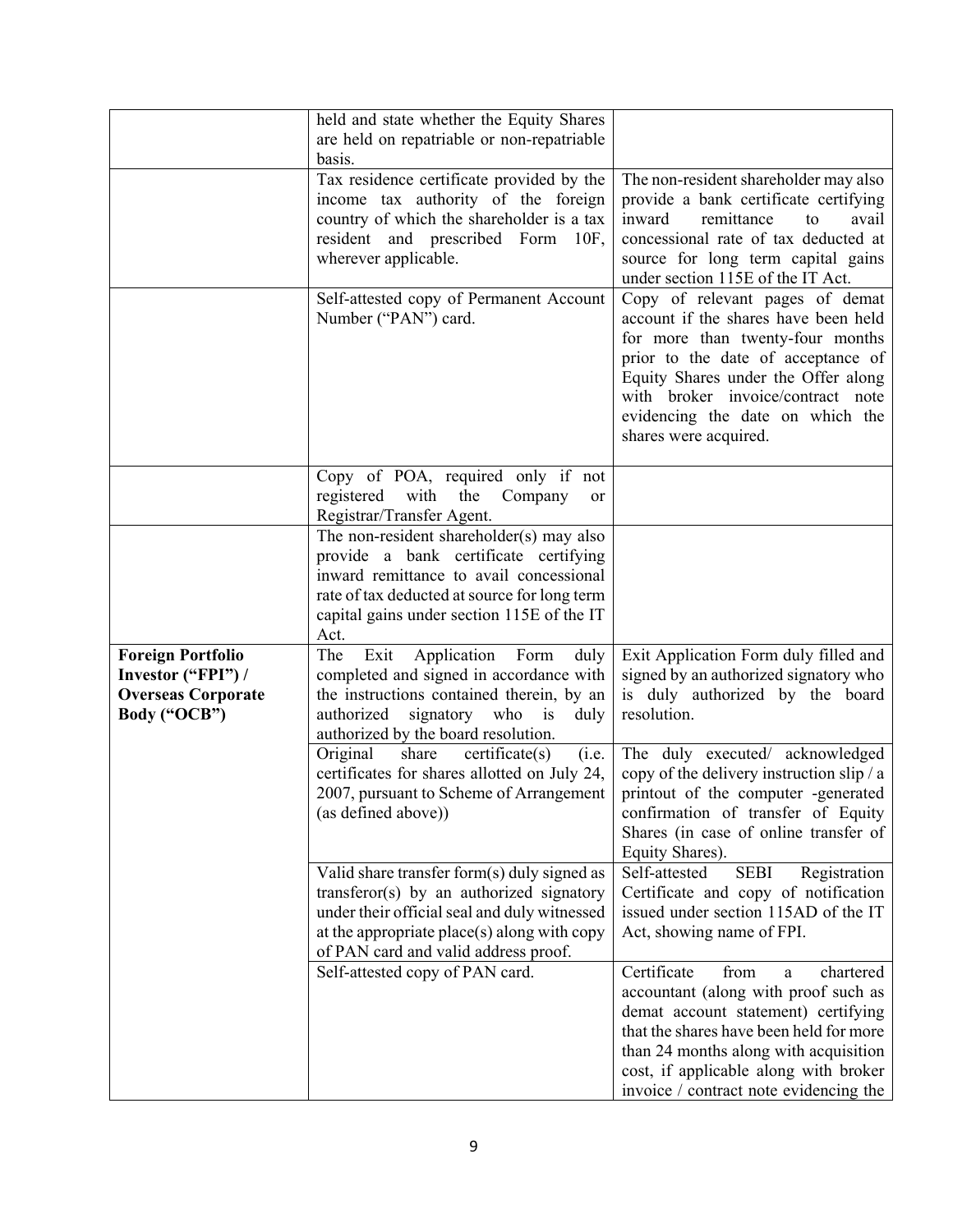|                                               | date on which the Equity Shares were                                          |
|-----------------------------------------------|-------------------------------------------------------------------------------|
|                                               | acquired.                                                                     |
| Self-attested SEBI Registration Certificate   | Should enclose a copy of the                                                  |
| and copy of notification issued under         | permission received from the RBI for                                          |
| section 115AD of the IT Act, showing          | the Equity Shares held by them. If the                                        |
| name of FPI.                                  | Equity Shares are held under the                                              |
|                                               | general permission of the RBI, the                                            |
|                                               | non-resident<br>shareholder<br>should                                         |
|                                               | furnish a copy of the relevant                                                |
|                                               | notification/circular pursuant to which                                       |
|                                               | the Equity Shares are held and state                                          |
|                                               | whether the Equity Shares are held on                                         |
| Certificate from a chartered accountant       | repatriable or non-repatriable basis<br>Tax residence certificate provided by |
| (along with broker invoice / contract note    | the income tax authority of the foreign                                       |
| evidencing the date on which the shares       | country of which the shareholder is a                                         |
| were acquired) certifying that the shares     | tax resident and prescribed Form 10F,                                         |
| have been held for more than 24 months        | wherever applicable                                                           |
| along with acquisition cost, if applicable.   |                                                                               |
| Should enclose a copy of the permission       | Should enclose a NOC under Section                                            |
| received from the RBI for the Equity          | $195(3)$ or Section 197 of the IT Act                                         |
| Shares held by them. If the Equity Shares     | from the Income Tax Authority or                                              |
| are held under the general permission of      | alternatively<br>certificate<br>$\mathbf{a}$<br>from                          |
| RBI, the non-resident shareholder should      | chartered accountant certifying if the                                        |
| furnish<br>of<br>a<br>copy<br>the<br>relevant | shares are held on a long term or short-                                      |
| notification/circular pursuant to which the   | term basis and cost of acquisition of                                         |
| Equity Shares are held and state whether      | Equity Shares for the purpose of                                              |
| the Equity Shares are held on repatriable     | determining capital gains tax.                                                |
| or non-repatriable basis.                     |                                                                               |
| Copy of POA only if not registered with       |                                                                               |
| the Company or Registrar/ Transfer            |                                                                               |
| Agent.                                        |                                                                               |
| Tax residence certificate provided by the     |                                                                               |
| income tax authority of the foreign           |                                                                               |
| country of which the shareholder is a tax     |                                                                               |
| resident and prescribed Form 10F,             |                                                                               |
| wherever applicable.                          |                                                                               |
| Should enclose a NOC under Section            |                                                                               |
| 195(3) or Section 197 of the IT Act from      |                                                                               |
| the Income Tax Authority or alternatively     |                                                                               |
| a certificate from chartered accountant       |                                                                               |
| certifying if the shares are held on a long   |                                                                               |
| term or short- term basis and cost of         |                                                                               |
| acquisition of Equity Shares for the          |                                                                               |
| purpose of determining capital gains tax.     |                                                                               |
| Original cancelled cheque (name of            |                                                                               |
| shareholder printed on it) or bank            |                                                                               |
| passbook or bank statement attested by the    |                                                                               |
| bank, of bank account provided in the Exit    |                                                                               |
| <b>Application Form</b>                       |                                                                               |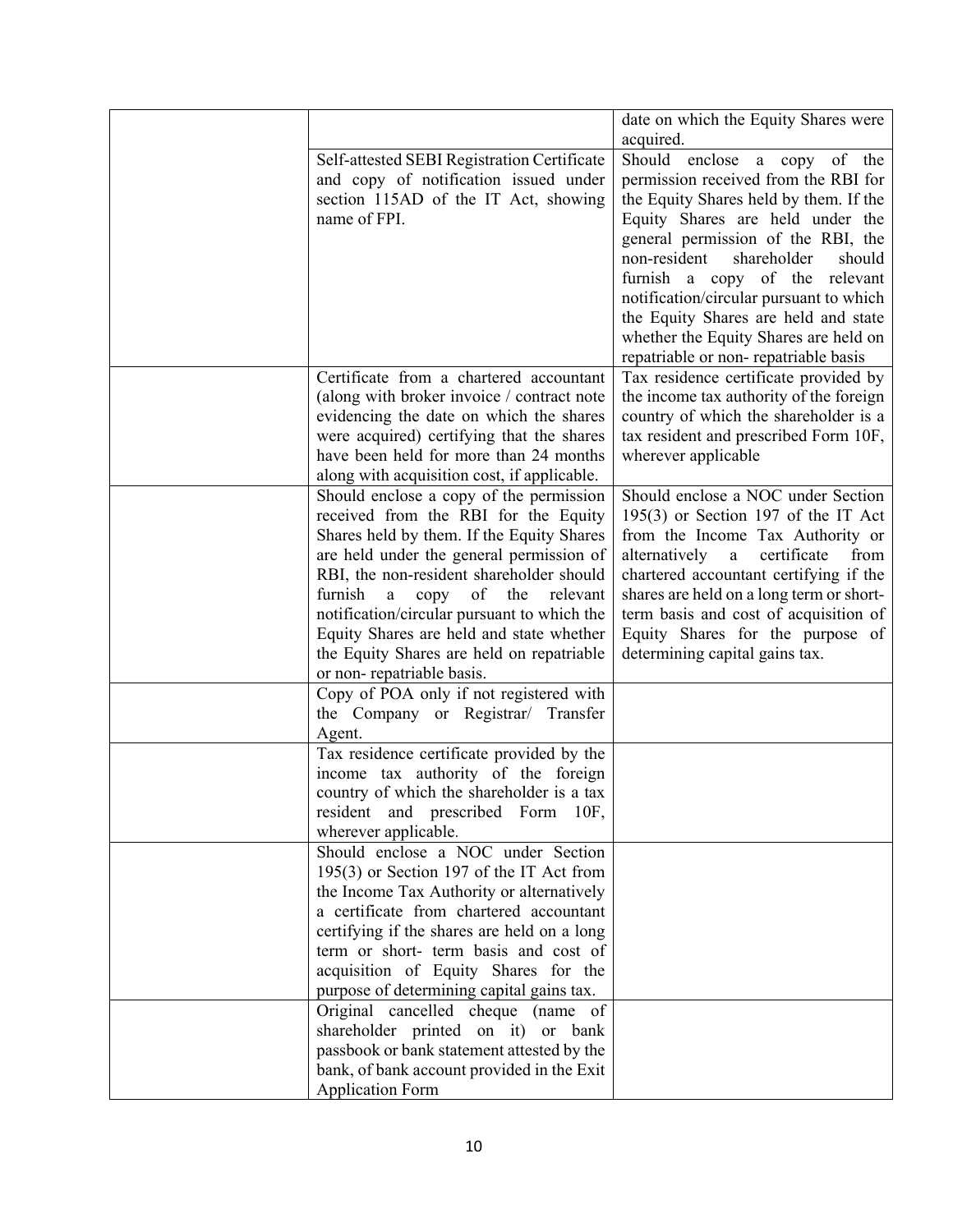| Custodian | duly<br>Application Form<br>The Exit<br>completed and signed in accordance with<br>the instructions contained therein, by all<br>shareholders whose names appear on the<br>Share certificate /POA holders.      | Exit Application Form duly filled and<br>signed by an authorized signatory.                                                                                                                                                |
|-----------|-----------------------------------------------------------------------------------------------------------------------------------------------------------------------------------------------------------------|----------------------------------------------------------------------------------------------------------------------------------------------------------------------------------------------------------------------------|
|           | Original<br>share<br>$c$ ertificate $(s)$<br>(i.e.<br>certificates for shares allotted on July 24,<br>2007, pursuant to Scheme of Arrangement<br>(as defined above)).                                           | executed/acknowledged<br>The<br>duly<br>copy of the delivery instruction slip / a<br>printout of the computer -generated<br>confirmation of transfer of Equity<br>Shares (in case of online transfer of<br>Equity Shares). |
|           | Valid share transfer form(s) duly signed as<br>transferor(s) by the POA holder(s) in the<br>same order and duly witnessed at the<br>appropriate place(s) along with copy of<br>PAN card and valid address proof |                                                                                                                                                                                                                            |
|           | Attested copy of POA only if not<br>registered with the Company or its<br>registrar/transfer agent.<br>Note: It is recommended to attach a<br>photocopy of the same.                                            |                                                                                                                                                                                                                            |

**Note:** For Equity Shares held in physical mode being tendered in this Exit Offer, copy of PAN card of shareholder (including all joint shareholders) and original cancelled cheque (name of the shareholder should be printed on it) or bank passbook or bank statement attested by the bank, is mandatory for transfer of the said Equity Shares. In case of non-receipt of above documents from an equity shareholder intending to tender Equity Shares in physical mode in the Exit Offer prior to the expiry of the Exit Window, such Equity Shares would be liable for rejection.

2.3. If any of the documents referred to in paragraphs 2.1 and 2.2 above are not enclosed along with the Non-Resident Residual Shareholder's Exit Application Form, such Non-Resident Residual Shareholder's tender of Equity Shares under the Exit Offer may be treated as invalid.

## **3. PAYMENT OF CONSIDERATION**

- 3.1. Following fulfilment of the conditions mentioned herein, and receipt of the requisite regulatory approvals (if any), the applicable consideration (after deducting applicable withholding tax) will be paid by the Acquirers by way of electronic credit only. Residual Shareholders shall be duly notified by way of a letter / an email by the Registrar to the Exit Offer. The Acquirers will make the payment by way of electronic credit to Residual Shareholders who have validly tendered their Equity Shares in this Exit Offer following the receipt and verification of duly filled valid Exit Applications Form(s) (together with necessary enclosures, if any) and receipt of the Equity Share(s) in the Special Depository Account / receipt of physical share certificate(s) (along with duly filled in transfer deed(s) as applicable) by the Registrar to the Exit Offer.
- 3.2. Inga Ventures Private Limited **("Manager to the Exit Offer")** shall instruct IndusInd Bank Limited **("Escrow Bank")** to make electronic fund transfers to the Residual Shareholders who have validly tendered their Equity Shares in the Exit Offer. Subject to any regulatory approvals as may be required, the Acquirer intends to make payments on a monthly basis, within 10 working days after the end of the relevant calendar month in which the Exit Application Form has been received by the Acquirer **("Monthly Payment Cycle")**. The first Monthly Payment Cycle shall commence within 10 working days from June 30, 2022 i.e. the end of calendar month of June 2022. Please note that the Acquirers reserves the right to make the payment earlier. The last Monthly Payment Cycle shall commence within 10 working days from June 02, 2023.
- 3.3. **Residual Shareholders holding shares in demat form:** The consideration shall be transferred by way of electronic credit to the bank account, the details of which are received from the Residual Shareholder's depository participant. Thus, the Residual Shareholders are advised to ensure that bank account details are updated in their respective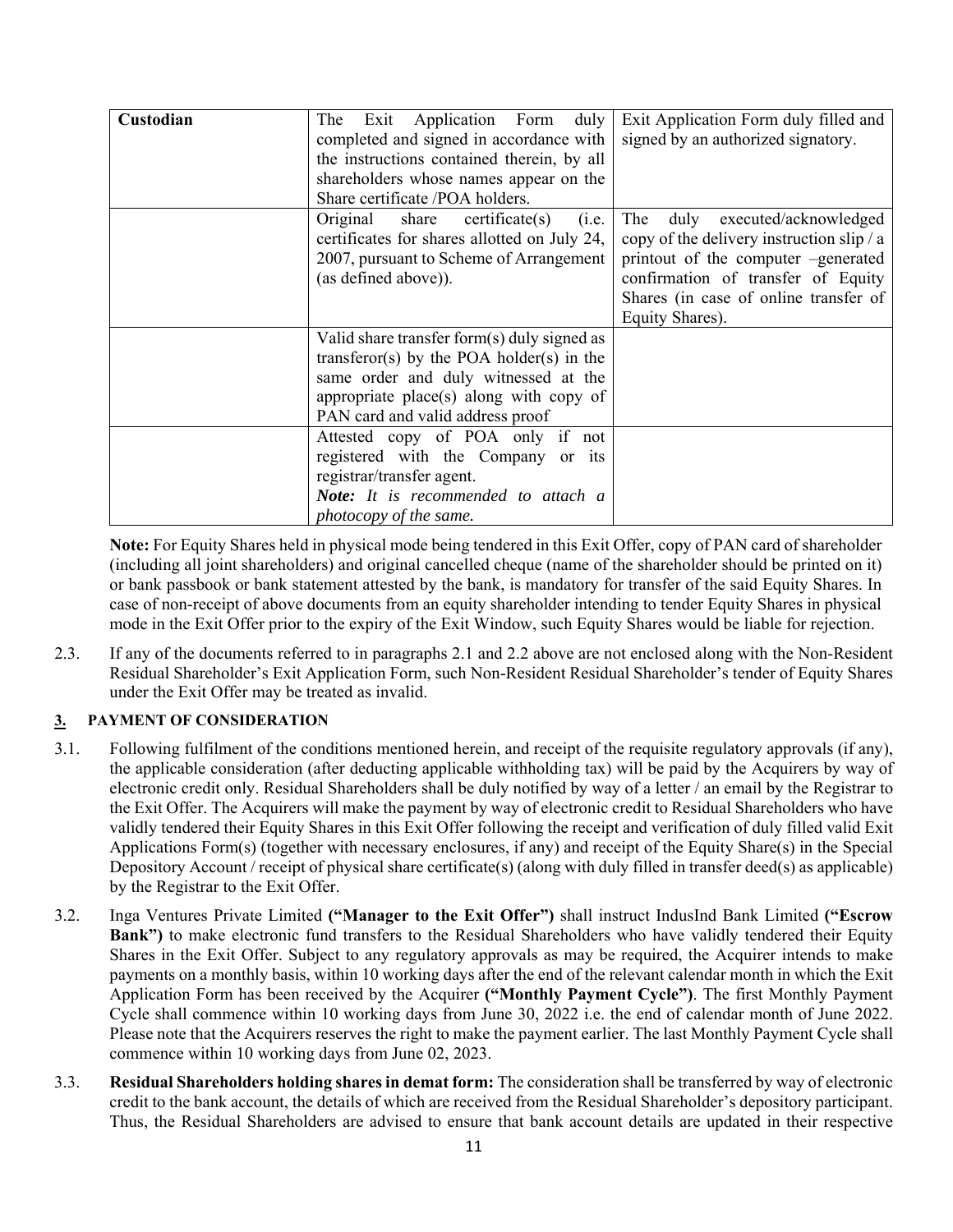depository participant accounts as these bank account details would be used for payment of consideration, if any. In case of incorrect bank accounts details or unavailability of bank account details or availability of incomplete bank account details of the Residual Shareholders, the RTA will inform shareholder regarding failed payment and get copy of client master with updated bank detail and re-process the electronic fund transfer as per updated bank details..None of the Acquirers, the Company, the Manager to the Exit Offer or the Registrar to the Exit Offer shall be responsible for delay in receipt of consideration by the Residual Shareholder or rejection of electronic credit to the Residual Shareholder's bank account.

- 3.4. **Residual Shareholders holding shares in physical form:** In order to avoid any fraudulent encashment in transit of demand draft/ pay order issued by the Acquirers or by electronic credit towards the consideration payable for the Equity Shares tendered under this Exit Application Form, please fill in the details of the sole Residual Shareholder's bank account (or, in the case of joint holders, the first-named Residual Shareholder's bank account) in the Exit Application Form along with original cancelled cheque (name of shareholder should be printed on it) or bank passbook or bank statement attested by the bank and any consideration payable will be paid by issuing an instrument or by electronic transfer carrying the details of the bank account so provided in the Exit Application Form. In case the electronic transfers are unsuccessful due to wrong or incomplete bank account details provided by the Residual Shareholder in the application form, the RTA will inform shareholder regarding failed payment and get copy of client master with updated bank detail and re-process the electronic fund transfer as per updated bank details (however, there will be no obligation on the Acquirers or Manager to the Exit Offer or Registrar to the Exit Offer to do the same). None of the Acquirers, the Company, Manager to the Exit Offer or the Registrar to the Exit Offer shall be responsible for delay in receipt of consideration by the Residual Shareholder.
- 3.5. The Equity Shares received from any invalid applications will: (i) in the case of dematerialized Equity Shares deposited in the Special Depository Account, be credited back to the respective depository account with the respective depository participants as per the details furnished by the relevant Residual Shareholder in the Exit Application Form; and (ii) in the case of physical Equity Shares, be dispatched together with the share certificate(s) and share transfer form(s) to the relevant Residual Shareholders by registered post/speed post, at the Residual Shareholder's sole risk, at the address registered with the Registrar to the Exit Offer.

## **4. EXIT WINDOW**

4.1. The Residual Shareholders may submit their Exit Application Form along with the relevant documents to the Registrar to the Exit Offer at the Exit Price at any time during the Exit Window. The Residual Shareholders are required to ensure that their Exit Application Form, together with the necessary enclosures, is received by the Registrar to the Exit Offer on or before June 02, 2023.

#### **5. STATUTORY AND OTHER APPROVALS**

- 5.1. To the best of the Acquirers knowledge, as of the date of this Exit Letter of Offer, there are no statutory or regulatory approvals required to acquire the Equity Shares. If any statutory or regulatory approvals become applicable, the acquisition of Equity Shares by the Acquirer and the Exit Offer will be subject to receipt of such statutory or regulatory approvals.
- 5.2. It shall be the primary responsibility of the Residual Shareholders tendering in the Exit Offer to obtain all requisite approvals (including corporate, statutory or regulatory approvals), if any, prior to tendering the Equity Shares held by them in the Exit Offer, and the Acquirers shall take no responsibility for the same. The Residual Shareholders should attach a copy of any such approval to the Exit Application Form, wherever applicable.
- 5.3. The Acquirers reserves the right to not proceed with the acquisition of the Equity Shares pursuant to the Exit Offer if the approval(s), if any, is / are not obtained or conditions which the Acquirers considers in its sole discretion

#### **6. TAX DEDUCTED AS SOURCE**

- 6.1. The consideration payable under this Exit Offer would be chargeable as capital gains under Section 45 of the IT Act or as business profits under Section 28 of the IT Act, as the case may be.
- 6.2. All Residual Shareholders would be either classified as resident or non-resident. The status as resident or nonresident is to be determined on the basis of criteria laid down in Section 6 of the IT Act.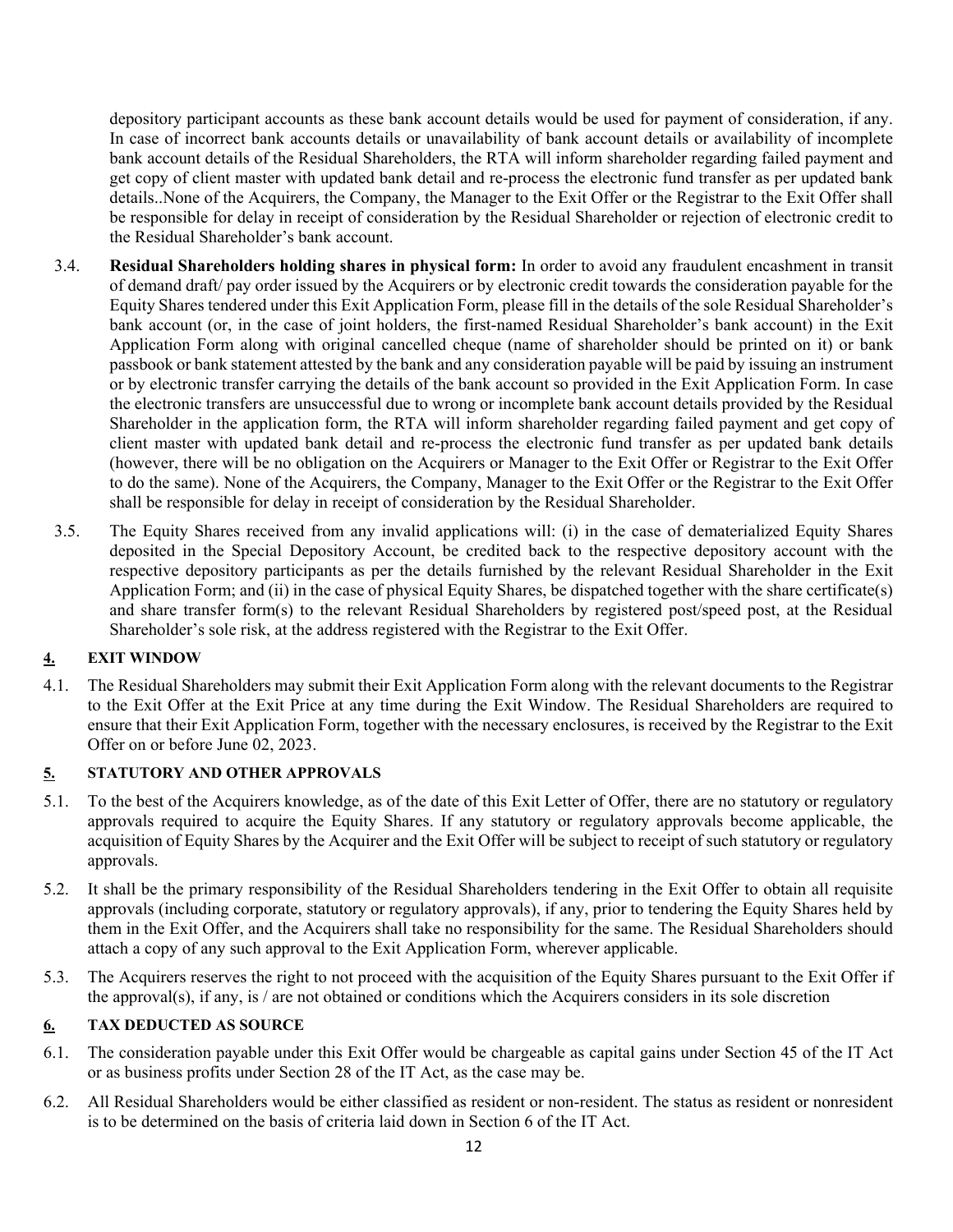#### **(i) In case of Resident Shareholders:**

No tax is required to be deducted on payment of consideration to resident Residual Shareholders.

#### **(ii) In case of Foreign Institutional Investors ("FIIs") / FPIs:**

As per the provisions of Section 196D(2) of the IT Act, no deduction of tax at source is required to be made from income by way of capital gains arising from transfer of securities payable to a FII or FPI as defined in Section 115AD of the IT Act.

#### **(iii) In case of non-resident shareholders, including NRIs:**

- a. As per the provisions of Section 195(1) of the IT Act, any person responsible for paying to a non-resident any sum chargeable to tax is required to deduct tax at the prescribed rate (including applicable surcharge and education cess) and subject to the provisions of the relevant tax treaty. Accordingly, income-tax may have to be deducted at source in the case of Non resident Indian / foreign company at the rate under the IT Act or under the tax treaty, whichever is beneficial to the shareholder unless a lower withholding tax certificate obtained from the tax authorities is furnished to the Acquirers.
- b. The consideration payable to Non-Resident Residual Shareholders would be subject to deduction of tax at source at applicable rate of tax (including applicable surcharge and education cess), based on the documents submitted along with the Exit Application Form.
- c. If the non-resident shareholder requires the Acquirer not to deduct tax, or to deduct tax at a lower rate, or on a lower amount, for any reason, they would need to obtain a certificate from the Income- tax authorities, either under Section 195(3) or under Section 197 of the IT Act, and submit the same while submitting the Exit Application Form. In absence of such certificate from the Income-tax authorities, the Acquirer shall deduct tax at source at applicable rate of tax (including applicable surcharge and education cess), based on the documents submitted along with the Exit Application Form.
- d. As per the provisions of Section 2(37A)(iii) of the IT Act for the purposes of withholding tax under Section 195 the rates of income-tax specified in this behalf in the applicable Finance Act or the rate or rates of income-tax specified in the double tax avoidance agreement **("DTAA")** entered into by the Central Government under section 90 of the IT Act, whichever is applicable by virtue of the provisions of Section 90, or Section 90A, as the case may be, i.e. whichever is beneficial, would be the applicable rate of tax. If the Non- Resident Shareholder opts to avail the beneficial provisions as per DTAA, a tax residency certificate of such person from the tax authorities of the country of which such person is the tax resident and prescribed Form 10F, along with all the other prescribed information, should be submitted along with the Exit Application Form. In absence of such certificate, the Acquirers shall deduct the tax as per paragraph  $6(iii)(a)$  to  $6(iii)(c)$  above.
- e. In case of a NRI, where it is claimed that he is governed by the provisions of Section 115E of the IT Act, he should submit the relevant information as requested in the Exit Application Form, along with documents in support thereof and to the satisfaction of the Acquirer. In case the information and documents are not submitted or the Acquirer is not satisfied regarding the same, then the rate of tax would be that as applicable to any other non-residents. These can either be documents proving that the Shares were purchased by the Shareholders either from foreign remittances or from funds lying in the NRE account or FCNR account and that these Shares have been declared as such in the return of income filed by the shareholders.
- f. In case of any ambiguity, incomplete or conflicting information or information not being provided by the non-resident shareholders, the tax shall be deducted at the maximum rate prescribed for such non-resident shareholder.
- g. In order to determine the tax implications pursuant to sale of shares, it is advised to consult your tax advisors for the applicable tax provisions including the treatment that may be given by your respective assessing officers in your case, and the appropriate course of action that you should take including submitting any documents along with the Exit Application Form for the purpose of deduction of tax.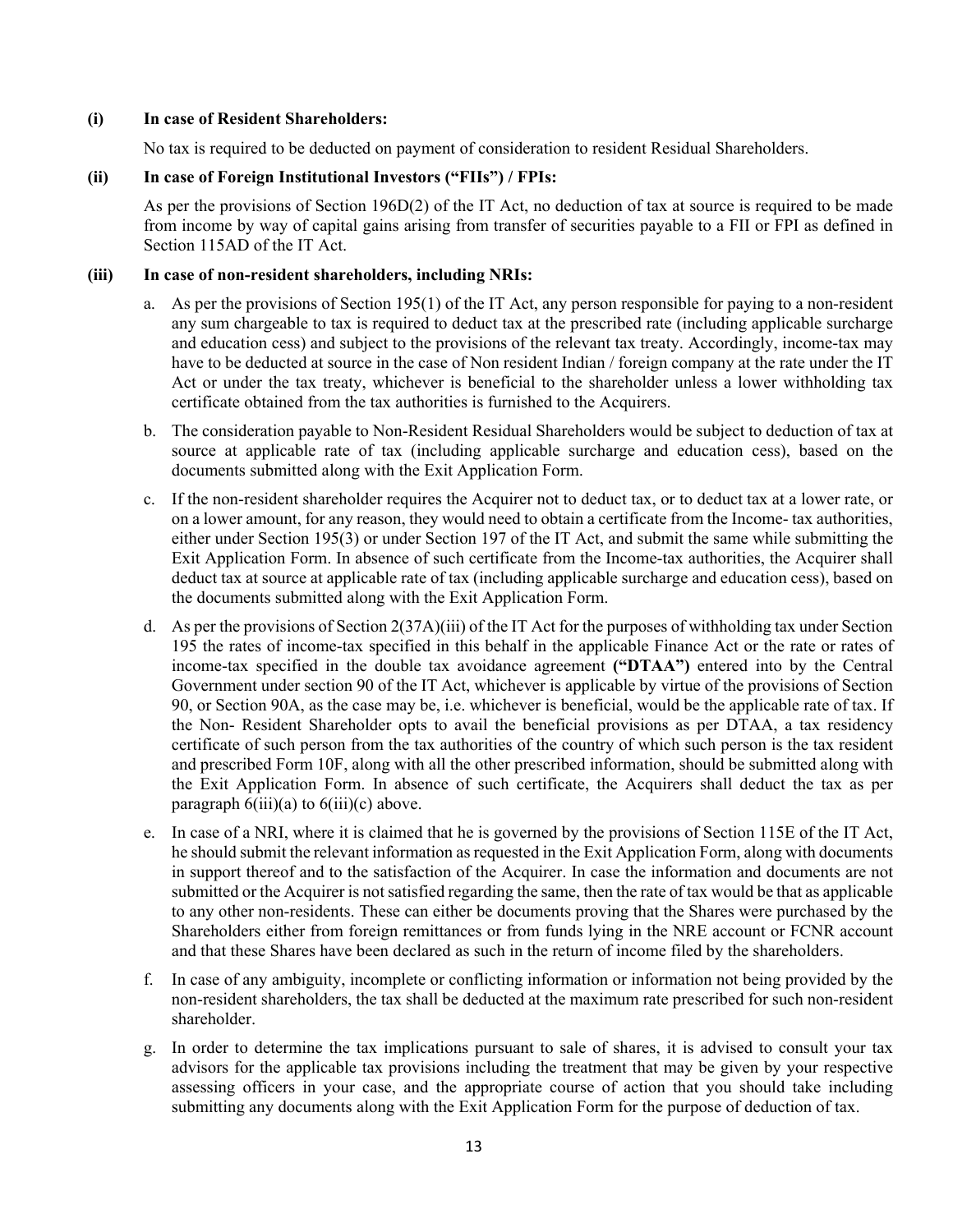#### **(iv) Other Information**

- a. For the purpose of determining as to whether the capital gains are short-term or long-term in nature:
	- (i) As per the provisions of the IT Act, where a capital asset (being equity shares of the Company being sold in the instant case) is held for a period of less than or equal to 24 months prior to the date of transfer, the same shall be treated as a short -term capital asset, and the gains arising therefrom shall be taxable as short-term capital gains.
	- (ii) Similarly, where a capital asset is held for a period of more than 24 months prior to the date of transfer, the same shall be treated as a long-term capital asset, and the gains arising therefrom shall be taxable as long-term capital gains.
	- (iii) The Acquirers will rely on the documents provided by the Equity Shareholder as to whether the capital asset being equity shares of the Company constitute short-term or long-term capital asset for the Shareholder, for the purpose of deduction of taxes at source.
	- (iv) Where the information provided by the Equity Shareholder is ambiguous, incomplete or conflicting or the information is not available regarding the same, the capital gain shall be assumed to be short-term in nature.
- b. The rate of deduction of tax in the case of non-residents is dependent on various factors. Since the Acquirers do not have inhouse information in respect of various Residual Shareholders, all the Residual Shareholders have to specify various details in the Exit Application Form including but not limited the following particulars:
	- (i) Whether Residual Shareholder is a resident or non-resident in India for the tax year under consideration.
	- (ii) As a non-resident to which category the Residual Shareholder belongs i.e. NRI, Foreign National (other than NRIs), OCB / Non-Domestic (Foreign) Company, FPI qualifying as a company, FPI other than a company, or any other non-resident - category to be specified.
	- (iii) Whether the Shares are held on Investment / Capital Account or on Trade Account.
	- (iv) Where the Shares are held on Investment / Capital Account, whether the Equity Shares qualify as long-term capital asset (held for more than 24 months) or short- term capital asset (held for 24 months or less).
	- (v) In case of NRIs, whether the Equity Shares were acquired by the individual himself in convertible foreign exchange.
	- (vi) Date of acquisition of Equity Shares along with its cost of acquisition.
- c. Non-resident shareholders (including FIIs and FPIs) are required to submit their PAN for income-tax purposes. In the case of a non-resident, not being a company, or a foreign company (hereafter referred to as 'deductee') and not having permanent account number, the provisions of section 206AA shall not apply if non-resident shareholder furnishes the following details and documents:
	- (i) name, e-mail id, contact number;
	- (ii) address in the country or specified territory outside India of which the deductee is a resident;
	- (iii) a certificate of his being resident in any country or specified territory outside India from the Government of that country or specified territory if the law of that country or specified territory provides for issuance of such certificate;
	- (iv) Tax Identification Number of the deductee in the country or specified territory of his residence and in case no such number is available, then a unique number on the basis of which the deductee is identified by the Government of that country or the specified territory of which he claims to be a resident.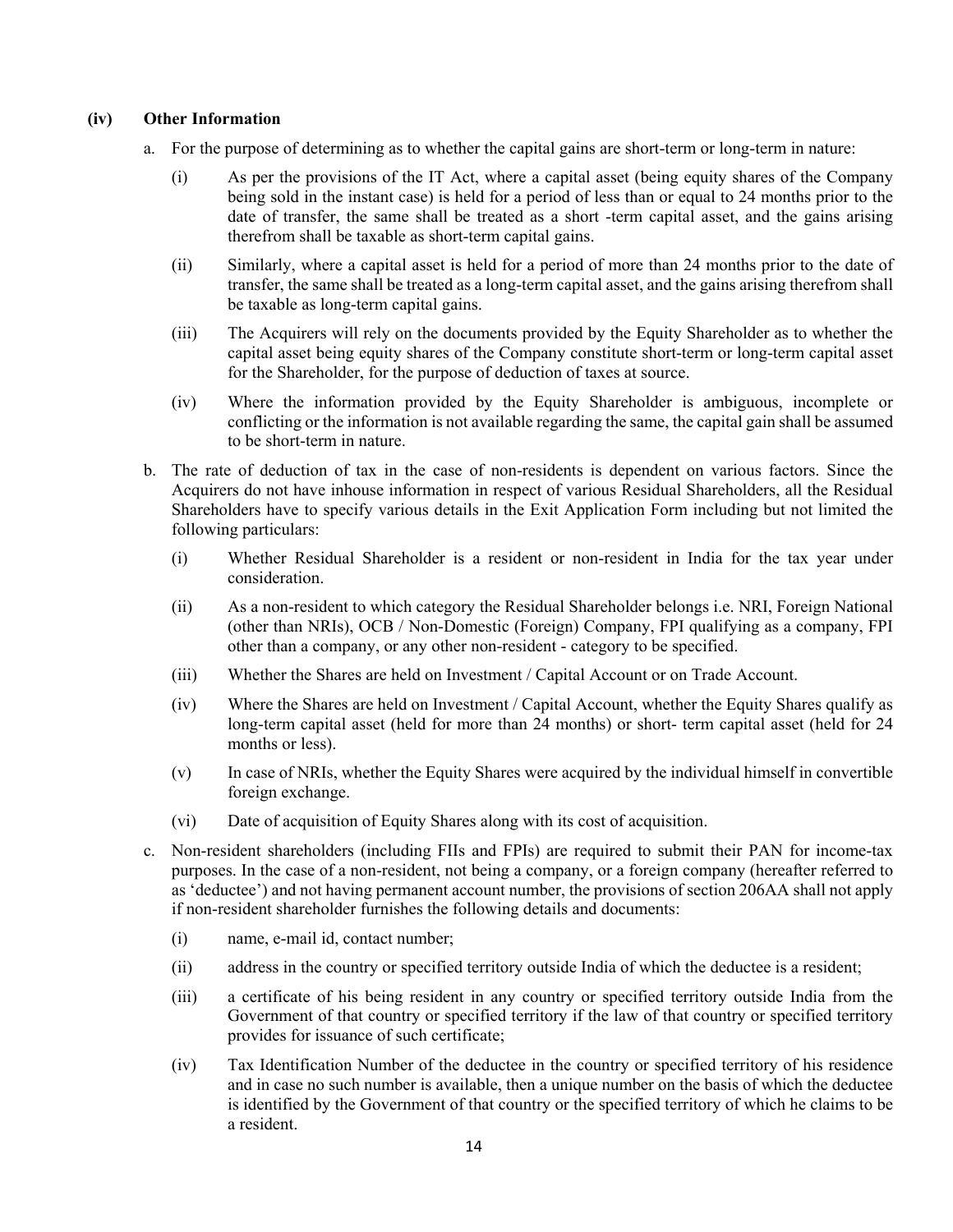In case of non-residents (including FIIs and FPIs), if PAN is not submitted or is invalid or does not belong to the Shareholder or the required details and documents as specified above are not submitted, tax shall be deducted  $\omega$  20% (twenty percent) or at the rate in force or at the rate specified in the relevant provisions of the IT Act, whichever is higher, in accordance with provisions of Section 206AA of the IT Act.

- d. For the purpose of computing the tax deduction at source, Shareholders who wish to sale their Shares must submit the documents as required along with the Exit Application Form.
- e. The tax deducted under this Exit Offer is not the final liability of the Residual Shareholders or in no way discharge the obligation of Residual Shareholders to disclose the amount received pursuant to this sale of shares.
- f. If for any reasons, the income-tax department raises a vicarious liability and seeks to recover the tax on the transaction (which is actually tax liability of the Shareholder), the Shareholder agrees to indemnify the same.
- g. In case of the documents/information as requested in the Exit Application Form are not submitted to the Acquirers or the Acquirers considers the documents/information submitted to be ambiguous/incomplete/conflicting or not to the satisfaction of the Acquirers, then the Acquirers reserve the right to withhold tax on the gross consideration at the maximum marginal rate as applicable to the category of the Residual Shareholder.

#### **ALL THE RESIDUAL SHAREHOLDERS ARE ADVISED TO CONSULT THEIR TAX ADVISORS FOR THE TREATMENT THAT MAY BE GIVEN BY THEIR RESPECTIVE ASSESSING OFFICERS IN THEIR CASE, AND THE APPROPRIATE COURSE OF ACTION THAT THEY SHOULD TAKE. THE ACQUIRER DO NOT ACCEPT ANY RESPONSIBILITY FOR THE ACCURACY OR OTHERWISE OF SUCH ADVICE. THE TAX RATES AND OTHER PROVISIONS MAY UNDERGO CHANGES AND THE TAX WILL BE DEDUCTED AT SOURCE AS PER THE APPLICABLE PROVISIONS OF THE INCOME TAX ACT, 1961 PREVAILING AT THE DATE OF PAYMENT OF THE CONSIDERATION.**

## **7. MISCELLANEOUS**

7.1. The Acquirers shall ensure that the rights of the Residual Shareholders are protected and shall be responsible for compliance with Regulation 27 of the SEBI Delisting Regulations and the Stock Exchange shall monitor the compliance of the same.

Any Residual Shareholder seeking any other assistance in connection with their shareholding like issue of duplicate share certificate, rectification of name, transmission of shares, deletion of name of a shareholder in case of joint shareholding may contact the Registrar to the Exit Offer.

## **8. COMPLIANCE OFFICER OF THE COMPANY**

8.1. The details of Company Secretary and the Compliance Officer of the Company are as follows:

| <b>Company Secretary and Compliance Officer:</b> | Pranab Kumar Das                    |
|--------------------------------------------------|-------------------------------------|
| <b>Address:</b>                                  | A-95, Sector-65, Noida-201309(U.P.) |
| <b>Email address:</b>                            | $\ln$ fo@amritcorp.com              |
| Telephone:                                       | 0120-4506900                        |

## **9. REGISTRAR TO THE EXIT OFFER**



**MAS SERVICES LIMITED CIN**: U74899DL1973PLC006950 T-34, 2nd Floor, Okhla Industrial Area Phase II,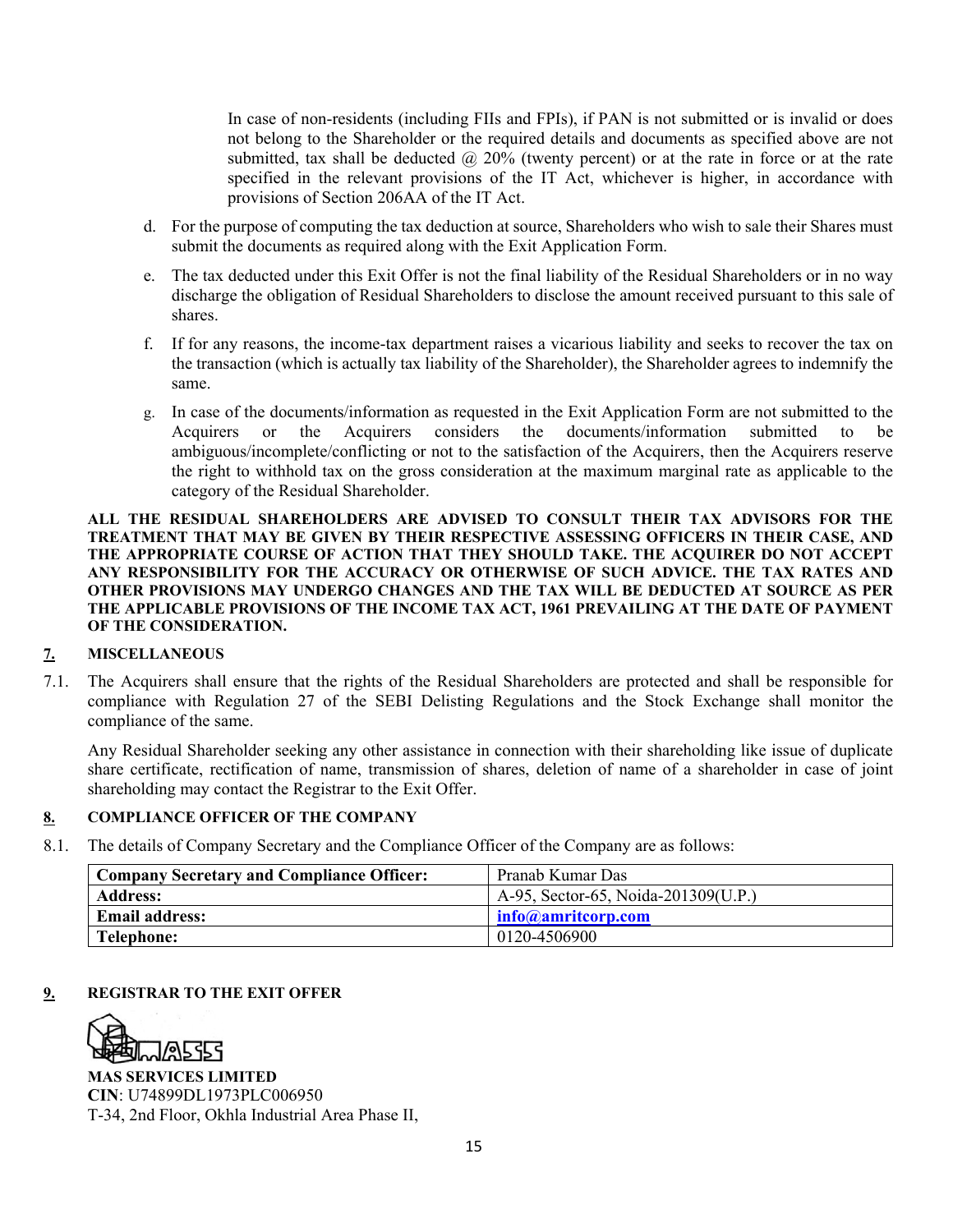New Delhi – 110020 **Tel. No.**: 011-26387281/82/83; Fax: 011-26387284; **Contact person:** N.C. Pal; **Email:** investor@masserv.com **Website:** www.masserv.com; **SEBI Registration Number:** INR000000049

**10. ISSUED BY MANAGER TO THE EXIT OFFER** 



**INGA VENTURES PRIVATE LIMITED**  1229, Hubtown Solaris, N.S. Phadke Marg, Opp. Telli Galli, Andheri (E) - 400 069, Mumbai, Maharashtra, India **Telephone:** + 91 22 68540808 **Facsimile:** +91 22 2681 6020 **Email:** amrit.delisting@ingaventures.com. **Investor Grievance Email:** investors@ingaventures.com **Contact Person:** Kavita Shah **Website:** www.ingaventures.com **SEBI Registration No.:** INM000012698

#### **11. GENERAL DISCLAIMER**

Every Residual Shareholder who desires to avail the Exit Offer may do so pursuant to an independent inquiry, investigation and analysis and shall not have any claim against the Acquirers or the Company or Manager to the Exit Offer or the Registrar to the Exit Offer, whatsoever by reason of any loss which may be suffered by such person consequent to or in connection with the tendering of the Equity Shares in the Exit Offer.

The Acquirers accepts full responsibility for the information contained in this Exit Letter of Offer and confirms that such information is true, fair and adequate in all material aspects.

This Exit Letter of Offer is in continuation to and should be read in conjunction with the Detailed Public Announcement, the Letter of Offer, the Post Offer PA and the Exit Offer PA. Undefined capitalized terms in this Exit Letter of Offer shall have the meaning given to them in the Detailed Public Announcement, the Letter of Offer, the Post Offer PA and the Exit Offer PA.

Sd/-

Vikram Kumar Bajaj

For and on behalf of **Acquirers** 

| Sd                                        | $Sd$ /-                         |
|-------------------------------------------|---------------------------------|
| Naresh Kumar Bajaj                        | Ashwini Kumar Bajaj             |
| For an on behalf of Amrit Banaspati       | For an on behalf of A. K. Bajaj |
| Company Pvt. Ltd                          | Investment Pvt. Ltd.            |
| Sd/                                       | Sd/                             |
| Ashwini Kumar Bajaj                       | Ashwini Kumar Bajaj             |
| Director & Authorised Signatory           | Director & Authorised Signatory |
| Place: Ghaziabad (UP)<br>Date: 27/05/2022 |                                 |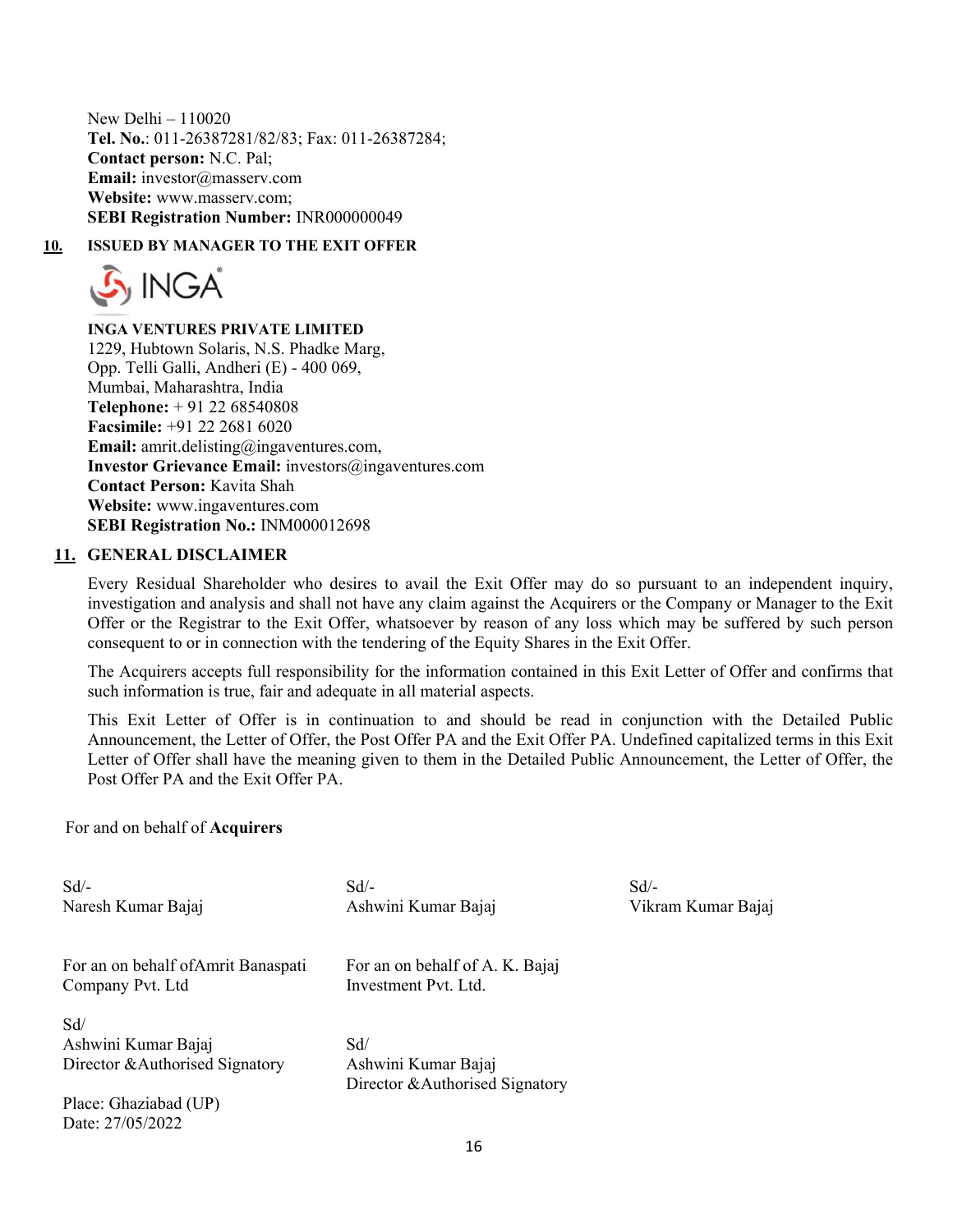# **THIS DOCUMENT IS IMPORTANT AND REQUIRES YOUR IMMEDIATE ATTENTION EXIT APPLICATION FORM**

## **FOR TENDERING EQUITY SHARES OF AMRIT CORP. LIMITED AT THE EXIT PRICE OF** ` **945/- PER EQUITY SHARE**

Please read this exit application form along with the Detailed Public Announcement dated April 14, 2022 **("Detailed Public Announcement")**, the letter of offer dated April 14, 2022 **("Letter of Offer")**, the post offer public announcement dated May 02, 2022 **("Post Offer PA")**, the exit offer public announcement dated **May 24**, 2022 **("Exit Offer PA")** and the exit letter of offer dated **May 27**, 2022 **("Exit Letter of Offer")** issued by Inga Ventures Private Limited **("Manager" or "Manager to the Exit Offer")** for and on behalf of the certain members of the promoter and promoter group of Amrit Corp. Limited ("**Company**"), (as defined under the SEBI (Issue of Capital and Disclosure Requirements) Regulations, 2018, as amended ("**Promoter Group**")) viz., Naresh Kumar Bajaj, Ashwini Kumar Bajaj, Vikram Kumar Bajaj, Amrit Banaspati Company Private Limited and A. K. Bajaj Investment Private Limited. (collectively "**Acquirers**"). The terms and conditions of the Detailed Public Announcement, the Letter of Offer, Post Offer PA, Exit Offer PA and Exit Letter of Offer are deemed to have been incorporated in and form part of this document. Unless the context otherwise requires, capitalized terms used in this Exit Application Form have the same meaning as defined in the Detailed Public Announcement, Letter of Offer, Post Offer PA, Exit Offer PA and Exit Letter of Offer.

| <b>EXIT OFFER</b><br><b>PERIOD</b> |                                                   |  |
|------------------------------------|---------------------------------------------------|--|
| <b>Exit Offer Opening Date</b>     | <b>Friday, June 03, 2022</b>                      |  |
| <b>Exit Offer Closing Date</b>     | <b>Friday, June 02, 2023</b>                      |  |
| <b>Exit Offer Price per share</b>  | ₹945 (Rupees Nine Hundred and Forty<br>Five only) |  |

## **EXIT APPLICATION FORM**

for tendering of Equity Shares of face value of ` 10/- each of Amrit Corp. Limited (the "**Company**") pursuant to the Exit Offer by the Acquirers

**Residual Public Shareholders should ensure that their Exit Application Form together with necessary enclosures is delivered by hand or sent by registered post / speed post / courier (at the Residual Public**  Shareholders' sole cost and risk) to the Registrar to the Exit Offer on or before the last day of the June **02, 2023 (i.e. the date of closure of the Exit Window), at the address of the Registrar to Exit Offer given below:** 

| <b>Address</b>      | <b>Contact Person</b> | <b>Contact Details</b>        | <b>Mode of Delivery</b> |
|---------------------|-----------------------|-------------------------------|-------------------------|
| $T-34$ , 2nd Floor, | N.C. Pal              | Tel. No.: 011-26387281/82/83; | Hand delivery or        |
| Okhla Industrial    |                       | Fax: 011-26387284             | registered post/speed   |
| Area Phase II, New  |                       | Email: investor@masserv.com   | post or courier         |
| Delhi – 110020      |                       | Website: www.masserv.com      |                         |

Note: Hand Delivery - Monday to Friday 10:00 AM to 5:00 PM, except Public Holidays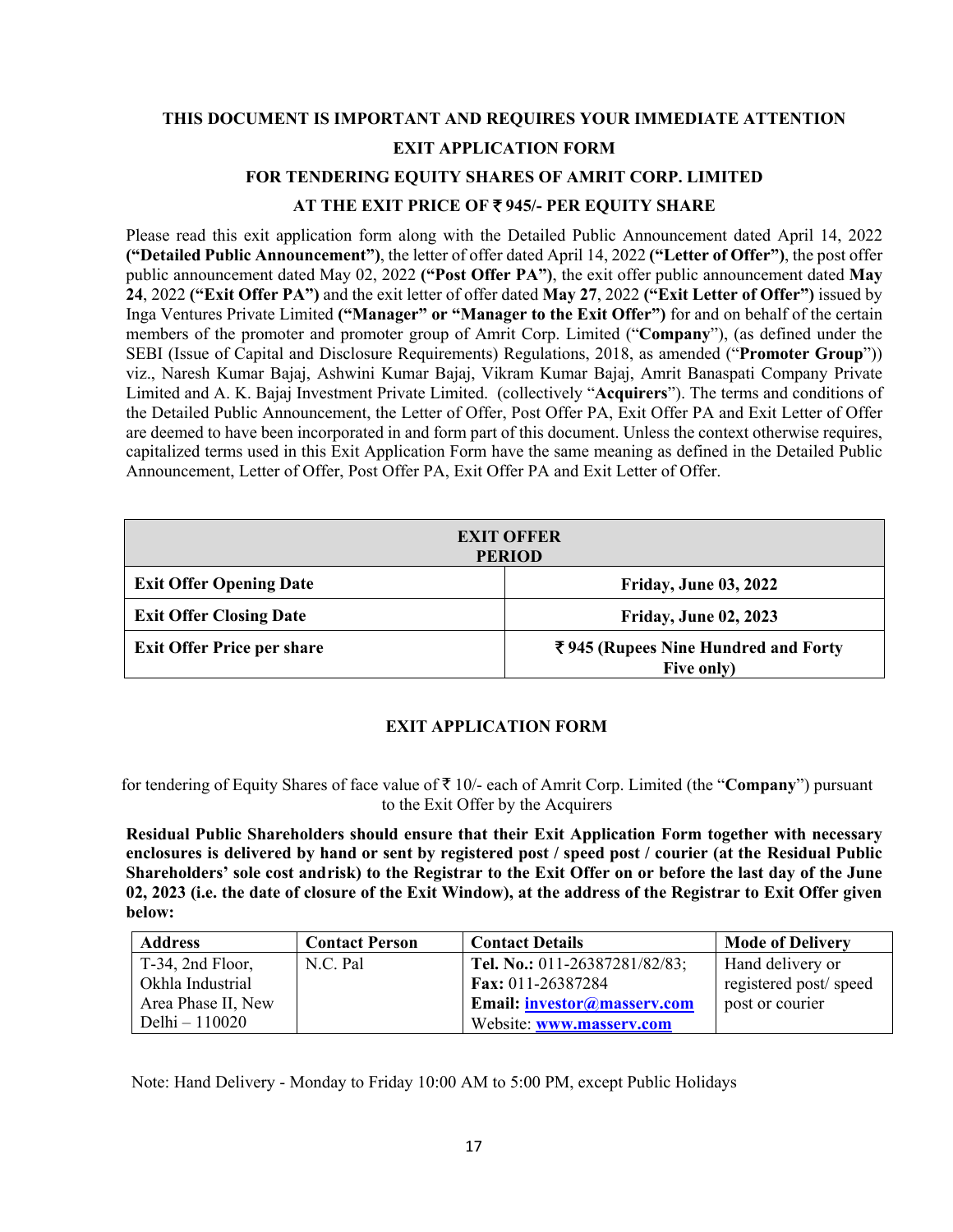## **Dear Sir(s),**

Re: Exit Offer for the fully paid up Equity Shares from the Residual Public Shareholders of the Company by the Acquirer in accordance with the provisions of the SEBI Delisting Regulations.

By signing this Exit Application Form, you deemed to have made each of the following acknowledgements and authorizations:

- a. I/We, having read and understood the terms and conditions set out below, and in the Exit Letter of Offer, hereby tender my/our Equity Shares in response to the Exit Offer at the Exit Price.
- b. I/We hereby undertake the responsibility for the Exit Application Form and the Equity Shares tendered under the Exit Offer and I/we hereby confirm that the Acquirer or the Registrar to the Exit Offer shall not be liable for any delay/loss in transit resulting in delayed receipt or non-receipt of the Exit Application Form along with all requisite documents, or delay/failure in credit of Equity Shares to the Special Depository Account (in case of Residual Shareholders holding Equity Shares in dematerialised form) or non-receipt of original physical share certificate or mismatch of signature (in case of Residual Shareholders holding Equity Shares in physical form) within due time, due to inaccurate/incomplete particulars/instructions or any reason whatsoever.
- c. I/We understand that this application is in accordance with the SEBI Delisting Regulations and all other applicable laws.
- d. We understand that the Equity Shares tendered under the Exit Offer shall be held in trust by the Registrar to the Exit Offer until the time of the dispatch of payment of consideration calculated at Exit Price and/or the unaccepted Equity Shares are returned.
- e. I/We also understand that the payment of consideration will be done, if this application is accepted, after due verification of this Exit Application Form, documents and signatures. I/We also understand that should I/we fail to furnish all relevant documents as set out in this Exit Application Form or the Exit Letter of Offer, this Exit Application Form may be considered invalid and may be liable to be rejected or there may be delays in making payment of consideration to me/us.
- f. I/We hereby confirm that I have never sold or parted/dealt with, in any manner, the Equity Shares tendered under the Exit Offer and these Equity Shares are free from any lien, equitable interest, charges and encumbrances, whatsoever.
- g. I/We hereby declare that there are no restraints/injunctions, or other order of any nature which limits/restricts my/our rights to tender these Equity Shares and I/we are the absolute and only owner of these Equity Shares and legally entitled to tender these Equity Shares under the Exit Offer.
- h. I/We hereby declare that, if for any reason, the income tax authorities were to make a claim and/or seek to recover any tax, interest or penalty from the Acquirer (where such claim or recovery pertains to, or is relatable to, my/our tax liability), in connection with the Equity Shares tendered by me/ us under this Exit Offer, I/we agree to indemnify the Acquirer for the same along with costs related thereto.
- i. I/We authorize the Acquirers, the Manager to the Exit Offer and the Registrar to the Exit Offer to send the payment of consideration by way of RTGS/NEFT/Direct Credit.
- j. I/We undertake to return the amount received by me/us inadvertently, immediately.
- k. I/We agree that upon acceptance of the Equity Shares by the Acquirers, tendered by me/us under the Exit Offer, I/ we would cease to enjoy all right, title, claim and interest whatsoever, in respect of such Equity Shares.
- l. I/We authorize the Acquirers to accept the Equity Shares so offered, which it may decide to accept in terms of the Exit Letter of Offer.
- m. I/We understand that in respect of the Equity Shares tendered in physical form, original Share certificate(s) **(i.e. certificates for shares allotted on July 24, 2007, pursuant to Scheme of Arrangement (as defined above))** and signed transfer deed(s) will be held in trust for us by the Registrar to the Exit Offer, until such time as the consideration payable has been dispatched to us or if our application is not valid or not accepted for any reason, until such time as the Equity Shares are returned back.
- n. My/Our signature on our depository participant instruction has been duly verified and attested by our depository participant as evidenced by our depository participant's stamp of acknowledgement;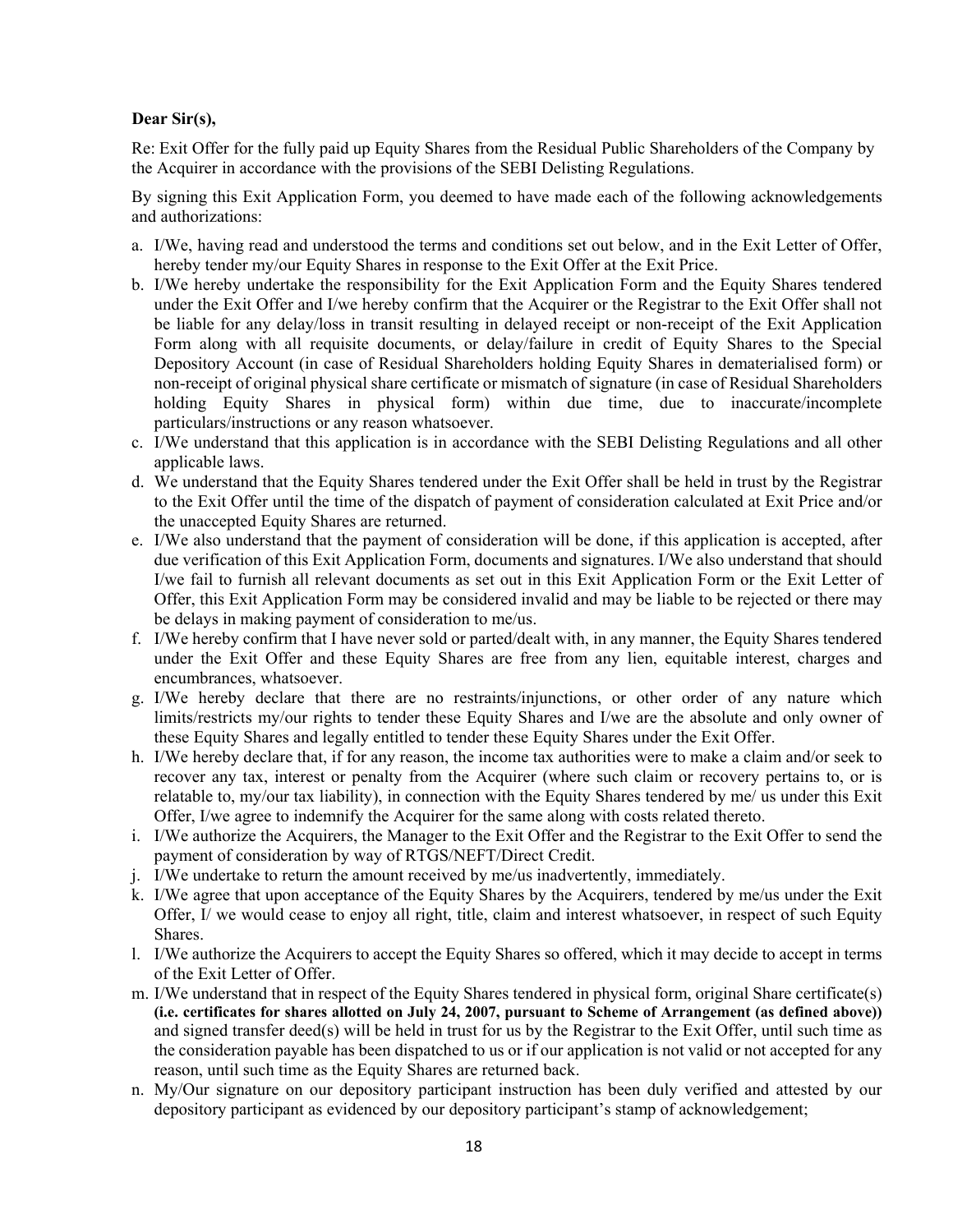- o. If I/we are a non-resident Residual Public Shareholder, I/we have also enclosed with this Exit Application Form the relevant documents referred to in the Exit Letter of Offer, and that if such documents are not enclosed with this Exit Application Form, the Acquirers reserves the right to deduct tax in terms of the IT Act as may be applicable to the relevant category of Residual Public Shareholders on the gross consideration amount payable to such Residual Public Shareholders or may treat the Exit Application Form as invalid;
- p. I/We further authorize the Acquirers to return to me/us, the Share certificate(s) in respect of which this Exit Application Form is found not valid or is not accepted, specifying the reasons thereof and in the case of dematerialized Equity Shares, to the extent not accepted will be released to my depository account at my/our sole risk.
- q. I/We hereby undertake to execute any further documents, give assurance and provide assistance, which may be required in connection of the Exit Letter of Offer and agree to abide by the decisions taken in accordance with the applicable laws, rules and regulations.
- r. I/We hereby confirm that I/we have full power and authority to tender, sell and transfer the Equity Shares which I/we are tendering (together with all rights attaching thereto) and there are no restraints/injunctions, or other orders of any nature which limit/restrict my/our rights to tender the Equity Shares and that I/we have never sold or parted/dealt with in any manner with the Equity Shares tendered under the Exit Offer and these Equity Shares are free from any lien, equitable interest, charges & encumbrances, whatsoever.
- s. I/We acknowledge and confirm that all the particulars/statements given herein are true and correct.

| Holder's details (Please use BLOCK CAPITALS)<br>Complete this box with the full <b>Holder</b> |                        |                                    | <b>Name</b> | <b>PAN</b>               |
|-----------------------------------------------------------------------------------------------|------------------------|------------------------------------|-------------|--------------------------|
| name, signature and address of the First / Sole                                               |                        |                                    |             |                          |
| holder of the Offer Shares. In case                                                           |                        |                                    |             |                          |
| of joint holdings, full name of all Second                                                    |                        |                                    |             |                          |
| the joint holders must appear in the                                                          |                        |                                    |             |                          |
| same order as appearing in the Third                                                          |                        |                                    |             |                          |
| share certificate(s)/ demat account.                                                          |                        |                                    |             |                          |
| Contact details                                                                               | Tel. No.:              |                                    |             |                          |
|                                                                                               | Mobile No.:            |                                    |             |                          |
|                                                                                               | Email ID:              |                                    |             |                          |
| Address of the First / Sole holder                                                            |                        |                                    |             |                          |
| (with pin code)                                                                               |                        |                                    |             |                          |
|                                                                                               |                        |                                    |             |                          |
|                                                                                               |                        |                                    |             |                          |
| Type of investor                                                                              | Individual             |                                    |             | NRI (non-repatriable)    |
|                                                                                               | Hindu Undivided Family |                                    |             | NRI (repatriable)        |
| (Please tick $(\checkmark)$ ) the box to the right Body Corporate                             |                        |                                    | <b>FPI</b>  |                          |
| of the appropriate category)                                                                  | Mutual Fund            |                                    |             | <b>Insurance Company</b> |
|                                                                                               |                        | <b>Banks/Financial Institution</b> |             | Other (please specify)   |
| Date and place of incorporation of<br>the holder (if applicable)                              |                        |                                    |             |                          |

#### **1. DETAILS OF THE RESIDUAL PUBLIC SHAREHOLDER:**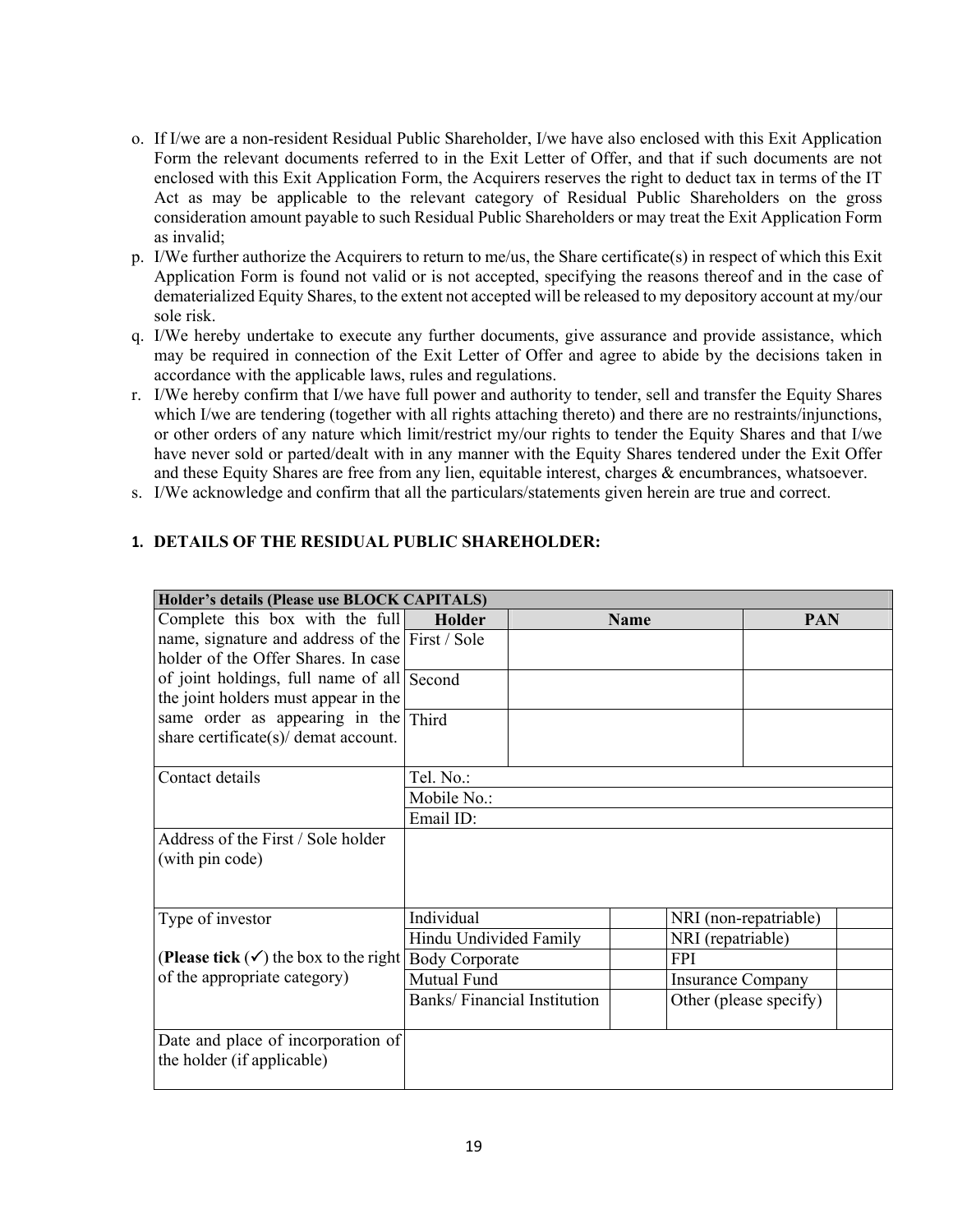#### **2. FOR RESIDUAL PUBLIC SHAREHOLDERS HOLDING EQUITY SHARES IN PHYSICAL FORM**

**Details of original share certificate(s) (i.e. certificates for shares allotted on July 24, 2007, pursuant to Scheme of Arrangement (as defined above)) along with duly filled, signed transfer deed(s), as enclosed** 

| спетоса                                                                 |                     |                                 |                         |    |               |
|-------------------------------------------------------------------------|---------------------|---------------------------------|-------------------------|----|---------------|
| Sr.                                                                     | Folio No.           | <b>Share Certificate(s) No.</b> | <b>Distinctive Nos.</b> |    | No. of Offer  |
| No.                                                                     |                     |                                 | From                    | To | <b>Shares</b> |
|                                                                         |                     |                                 |                         |    |               |
|                                                                         |                     |                                 |                         |    |               |
|                                                                         |                     |                                 |                         |    |               |
| (If the space provided is inadequate, please attach a separate<br>Total |                     |                                 |                         |    |               |
|                                                                         | continuation sheet) |                                 |                         |    |               |

## **3. FOR RESIDUAL PUBLIC SHAREHOLDERS HOLDING EQUITY SHARES IN DEMATERIALISED FORM**

Details of Residual Public Shareholder's demat account and delivery instruction executed in favour of Special Depository Account. Please ensure that your Equity Shares are credited into the Special Depository Account in **OFF MARKET MODE** 

| Beneficiary's Account Name (as appearing in                                                                  |  |
|--------------------------------------------------------------------------------------------------------------|--|
| DP's records)                                                                                                |  |
| <b>Depository Participant (DP Name)</b>                                                                      |  |
| <b>Depository Identification No. (DP Id)</b>                                                                 |  |
| <b>Client Identification No. (Client Id)</b>                                                                 |  |
| Date of execution/acknowledgement of delivery<br>instruction/inter depository instruction (copy<br>enclosed) |  |
| <b>Instruction (copy enclosed)</b>                                                                           |  |
| <b>Number of equity Shares (in figures)</b>                                                                  |  |
| <b>Number of equity Shares (in words)</b>                                                                    |  |

Other enclosures, as applicable

| <b>Power of Attorney</b>     | <b>Duly Executed</b><br><b>Photocopy of Delivery</b><br><b>Instruction Slip</b> |  |
|------------------------------|---------------------------------------------------------------------------------|--|
| <b>Death Certificate</b>     | Corporate<br><b>Authorization</b>                                               |  |
| <b>Exit Application Form</b> | <b>Others (Please specify)</b>                                                  |  |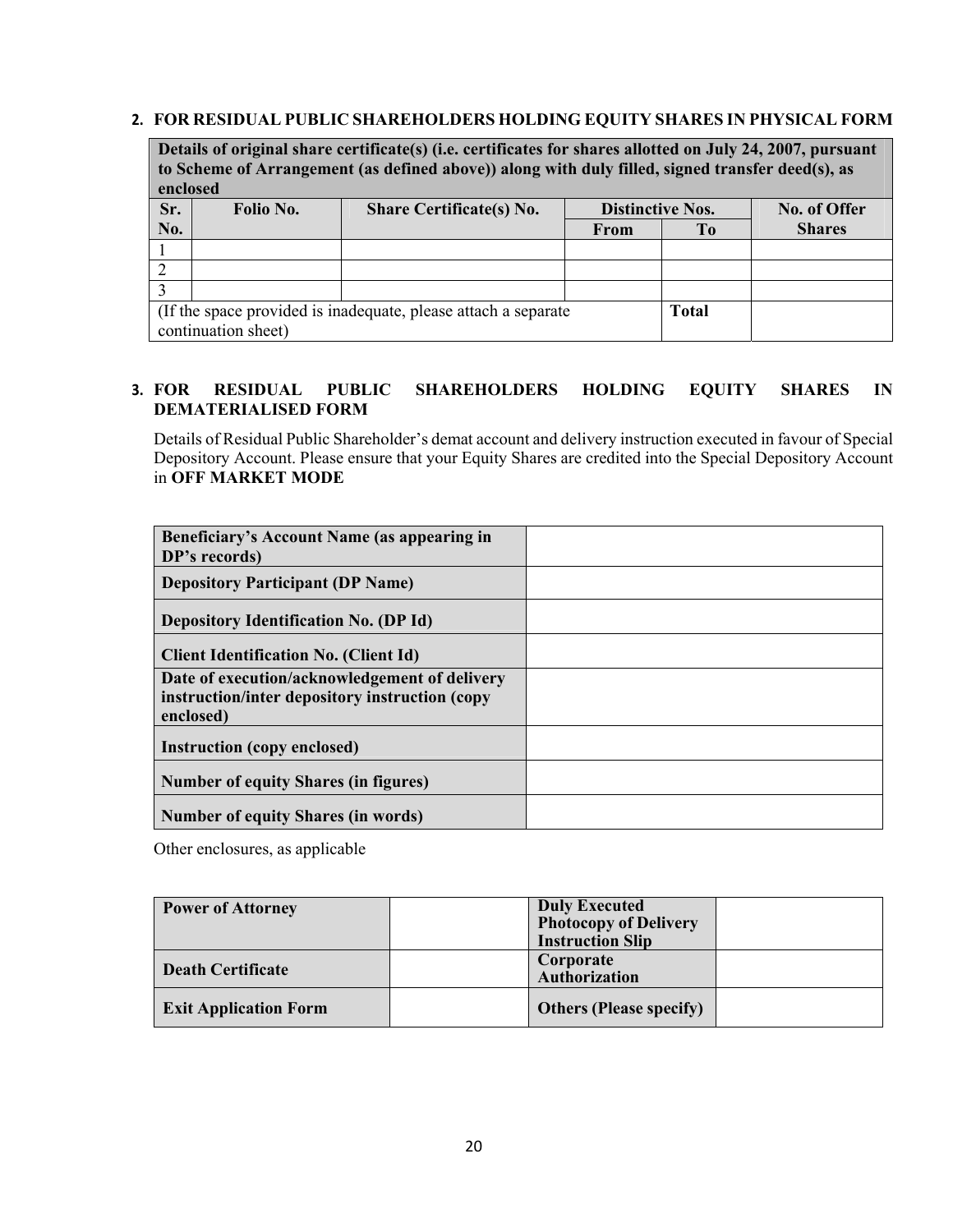## **4. DETAILS OF BANK ACCOUNT**

In order to avoid any fraudulent encashment in transit of the cheque, pay order or demand draft, as the case may be, issued by the Acquirers, please fill the following details of the sole Residual Public Shareholder's bank account (or, in the case of joint holders, the first-named holder's bank account) and any consideration payable towards the consideration payable for the Equity Shares tendered under this Exit Application Form, will be paid by way of ECS/RTGS/NEFT/Direct Credit. If you do not provide the following details or the details provided are different from those received electronically from the your depository participant, any consideration payable will be sent to the first/sole Residual Public Shareholder by way of ECS/RTGS/NEFT/Direct Credit based on details obtained from the first/sole Residual Public Shareholders' depository participant (however, there will be no obligation on the Acquirers or the Manager to the Exit Offer or Registrar to the Exit Offer to do the same):.

| Name of the Sole/ First Holder's Bank                                  |  |
|------------------------------------------------------------------------|--|
| <b>Branch Address</b>                                                  |  |
| <b>City and PIN Code of the Branch</b>                                 |  |
| <b>Bank Account No.</b>                                                |  |
| Savings/Current/Others (please specify)                                |  |
| <b>MICR Code (in case you wish to receive</b><br>funds electronically) |  |
| <b>IFSC Code (in case you wish to receive</b>                          |  |
| funds                                                                  |  |
| electronically)                                                        |  |

## **5. SIGNATURES**

**I/We hereby tender to the Promoters/ Acquirers, the number of Equity Shares set out or deemed to be set out in this Exit Application Form in accordance with and subject to the terms and conditions herein, and in the Post Delisting Exit Offer Letter:** 

| Signature(s) |                     |               |              |
|--------------|---------------------|---------------|--------------|
|              | Sole / First Holder | Second Holder | Third Holder |

*Note: In case of joint holdings, all holders must sign. In case of bodies corporate this Exit Application Form is to be signed by the authorized signatory under the stamp of the company and necessary board resolution authorizing the submission of this Application Form should be attached.* 

| Tax Certification (Non Resident Indians ("NRIs") / Overseas Corporate Bodies ("OCBs") / Foreign         |                                                                                                              |  |  |
|---------------------------------------------------------------------------------------------------------|--------------------------------------------------------------------------------------------------------------|--|--|
|                                                                                                         | Portfolio Investors ("FPIs") / Other Non Resident Eligible Public Shareholders ONLY                          |  |  |
|                                                                                                         | Please refer to the Exit Letter of Offer for details regarding tax to be deducted at source. Residual Public |  |  |
|                                                                                                         | Shareholders are also advised to consult their tax advisors for the treatment that may be given by their     |  |  |
|                                                                                                         | respective assessing officers in their case, and the appropriate course of action that they should take.     |  |  |
| I/We certify that the Equity Shares referred to in Box 2 or 3 are held Please tick ( $\sqrt{}$ )        |                                                                                                              |  |  |
| On Trade Account /to be<br>On Investment / Capital                                                      |                                                                                                              |  |  |
| taxedas Business Profits<br>Account                                                                     |                                                                                                              |  |  |
| I/We certify that the tax deduction on the Equity Shares referred to in Box 2 or 3 is to be deducted on |                                                                                                              |  |  |
| account of                                                                                              |                                                                                                              |  |  |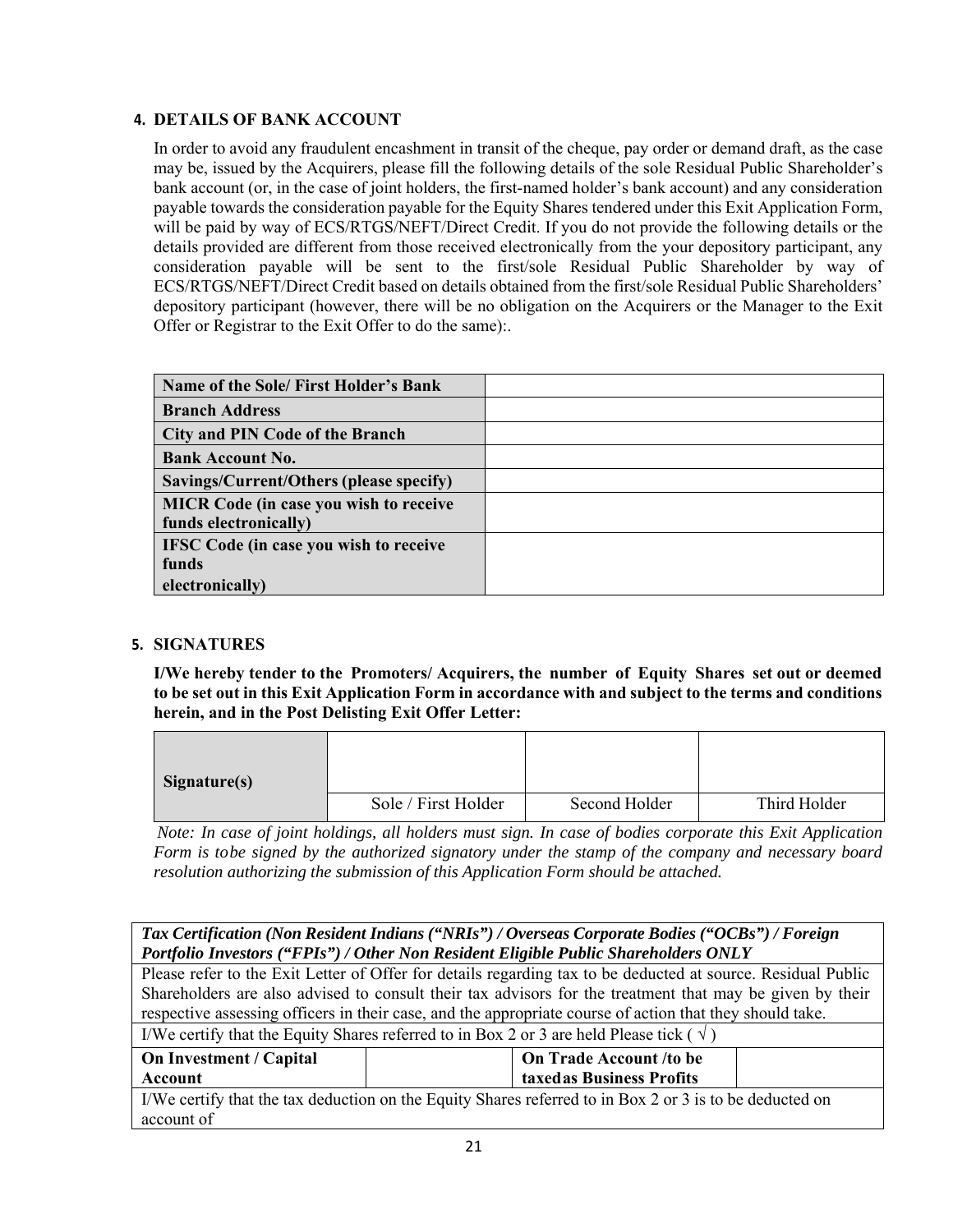| <b>Short Term Gains</b>                                                                                                                                                                                                                                                | <b>Long Term Gains</b>                                                                                                                                                    | <b>Business Profits</b>                                                                                                                                                                                                                                                     |  |  |  |
|------------------------------------------------------------------------------------------------------------------------------------------------------------------------------------------------------------------------------------------------------------------------|---------------------------------------------------------------------------------------------------------------------------------------------------------------------------|-----------------------------------------------------------------------------------------------------------------------------------------------------------------------------------------------------------------------------------------------------------------------------|--|--|--|
| I/We, confirm that the income arising from the transfer of shares tendered by me/us is in the nature of:<br>Please tick $(\sqrt)$                                                                                                                                      |                                                                                                                                                                           |                                                                                                                                                                                                                                                                             |  |  |  |
| <b>Capital gains</b>                                                                                                                                                                                                                                                   |                                                                                                                                                                           | Any other income                                                                                                                                                                                                                                                            |  |  |  |
|                                                                                                                                                                                                                                                                        |                                                                                                                                                                           | Note: Where the shares tendered comprise both long term capital assets and short term capital asset please                                                                                                                                                                  |  |  |  |
|                                                                                                                                                                                                                                                                        |                                                                                                                                                                           | furnisha statement showing computation of the break up into short term capital gains and long term capital                                                                                                                                                                  |  |  |  |
|                                                                                                                                                                                                                                                                        |                                                                                                                                                                           | gains. In the case of NRIs only, where the Equity Shares have been acquired/purchased with or subscribed to in                                                                                                                                                              |  |  |  |
|                                                                                                                                                                                                                                                                        |                                                                                                                                                                           | convertible foreign exchange and the shareholder wants to certify himself as having opted/not opted out of                                                                                                                                                                  |  |  |  |
|                                                                                                                                                                                                                                                                        |                                                                                                                                                                           | Chapter XII-A of the Income Tax Act, 1961 then please tick $(\sqrt{})$ in the appropriate box below                                                                                                                                                                         |  |  |  |
| I certify that:                                                                                                                                                                                                                                                        |                                                                                                                                                                           |                                                                                                                                                                                                                                                                             |  |  |  |
|                                                                                                                                                                                                                                                                        | I have not opted out of Chapter XII-A of the Income Tax Act, 1961                                                                                                         |                                                                                                                                                                                                                                                                             |  |  |  |
|                                                                                                                                                                                                                                                                        | I have opted out of Chapter XII-A of the Income Tax Act, 1961                                                                                                             |                                                                                                                                                                                                                                                                             |  |  |  |
| PERMANENT ACCOUNT NUMBER(PAN):                                                                                                                                                                                                                                         |                                                                                                                                                                           |                                                                                                                                                                                                                                                                             |  |  |  |
| (For tax deduction at source purposes)                                                                                                                                                                                                                                 |                                                                                                                                                                           |                                                                                                                                                                                                                                                                             |  |  |  |
| For non-resident shareholders (FII / FPI)                                                                                                                                                                                                                              |                                                                                                                                                                           |                                                                                                                                                                                                                                                                             |  |  |  |
|                                                                                                                                                                                                                                                                        |                                                                                                                                                                           | I/We have enclosed the following documents that are applicable to me/us (Please tick $(\forall)$ )                                                                                                                                                                          |  |  |  |
| <b>Exit Application Form</b>                                                                                                                                                                                                                                           |                                                                                                                                                                           | Previous RBI approvals for holding the Equity Shares referred to in Box 2 or 3 of this                                                                                                                                                                                      |  |  |  |
| under section 115AD of the Income Tax Act, 1961 showing name of FPI                                                                                                                                                                                                    |                                                                                                                                                                           | Self-Attested Copy of SEBI registration certificate along with a copy of notification issued                                                                                                                                                                                |  |  |  |
| Previous RBI approvals for holding the Equity Shares                                                                                                                                                                                                                   |                                                                                                                                                                           |                                                                                                                                                                                                                                                                             |  |  |  |
| Self-Attested Copy of Permanent Account Number (PAN) Letter / PAN Card                                                                                                                                                                                                 |                                                                                                                                                                           |                                                                                                                                                                                                                                                                             |  |  |  |
| name of FPI                                                                                                                                                                                                                                                            | Self-Attested Copy of SEBI registration certificate (including sub - account of FPI)<br>along with acopy of notification issued under section 115AD of the IT Act showing |                                                                                                                                                                                                                                                                             |  |  |  |
| which the FPI is a tax resident and prescribed Form 10F, wherever applicable                                                                                                                                                                                           |                                                                                                                                                                           | Tax Residence Certificate provided by the Income Tax Authority of foreign country of                                                                                                                                                                                        |  |  |  |
| For Non-Resident Shareholders (Other than FIIs/FPIs)                                                                                                                                                                                                                   |                                                                                                                                                                           |                                                                                                                                                                                                                                                                             |  |  |  |
|                                                                                                                                                                                                                                                                        |                                                                                                                                                                           | I/We have enclosed the following documents that are applicable to me/us (Please tick $(\forall)$ )                                                                                                                                                                          |  |  |  |
| or u/s 197 of the Income Tax Act, 1961                                                                                                                                                                                                                                 |                                                                                                                                                                           | No objection certificate/Tax clearance certificate from income tax authorities u/s 195(3)                                                                                                                                                                                   |  |  |  |
| <b>Application Form</b>                                                                                                                                                                                                                                                | Previous RBI approvals for holding the Equity Shares referred to in Box 2 or 3 of this Exit                                                                               |                                                                                                                                                                                                                                                                             |  |  |  |
| Self-Attested Copy of Permanent Account Number (PAN) Letter / PAN Card OR in case<br>PAN number is not available, then the details and documents as required by Rule 37BC of<br>the Income-tax Rules, 1962                                                             |                                                                                                                                                                           |                                                                                                                                                                                                                                                                             |  |  |  |
| Copy of relevant pages of demat account if the shares have been held for more than twelve<br>months prior to the date of acceptance of Equity Shares under the Offer along with broker<br>invoice/contract note evidencing the date on which the shares were acquired. |                                                                                                                                                                           |                                                                                                                                                                                                                                                                             |  |  |  |
| Tax Residence Certificate provided by the Income Tax Authority of foreign country of<br>which the shareholder is a tax resident and prescribed Form 10F, wherever applicable                                                                                           |                                                                                                                                                                           |                                                                                                                                                                                                                                                                             |  |  |  |
| foreign exchange                                                                                                                                                                                                                                                       |                                                                                                                                                                           | Copies of relevant pages of demat account in case of a shareholder claiming benefit<br>mentioned in paragraph 6 of the Exit Letter of Offer. In case, shares are held in physical<br>form, banker's certificate related to payment for acquisition of shares in convertible |  |  |  |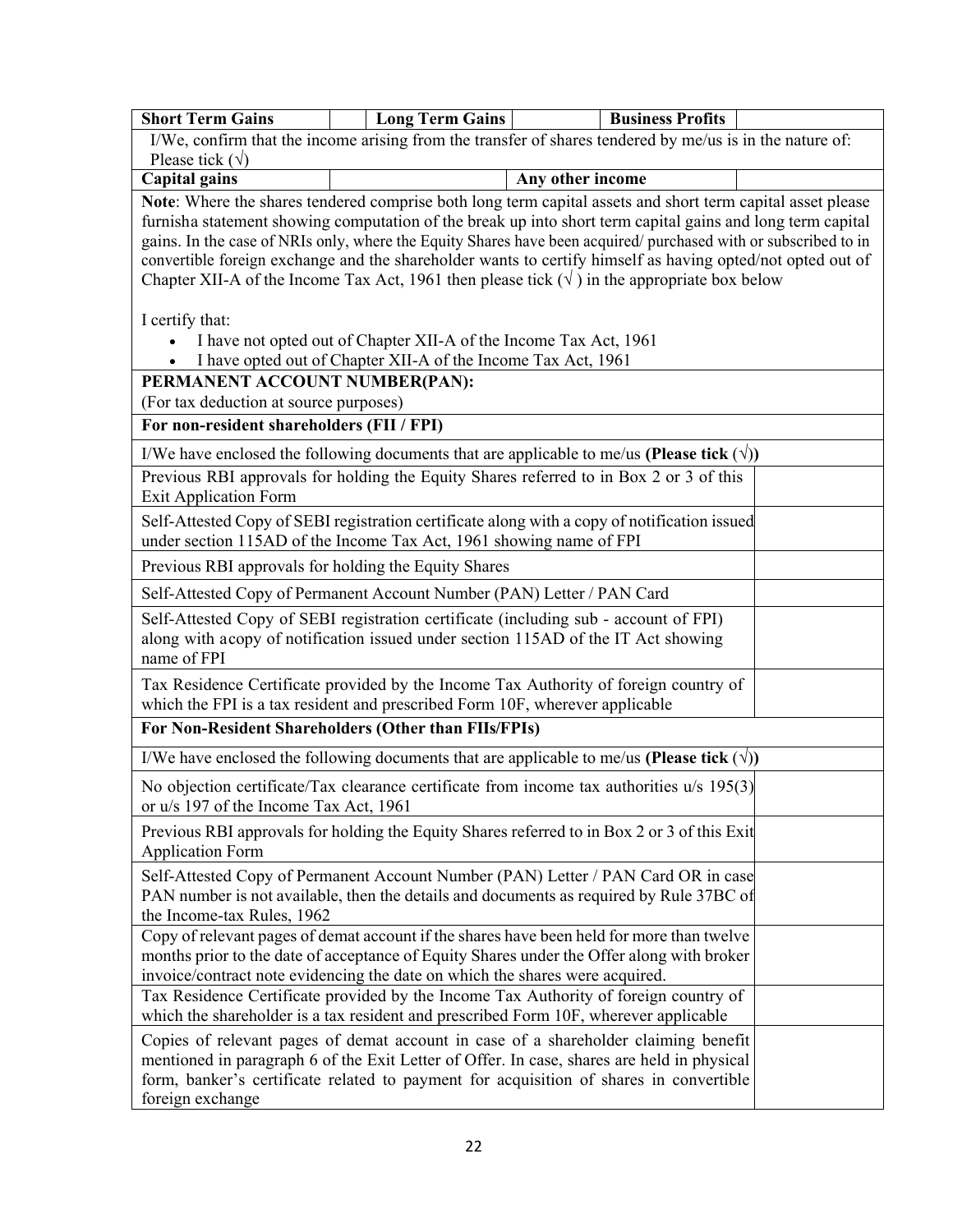#### **Notes:**

- (a) In case the Equity Shares are held on trade account, kindly enclose a certificate stating that you are a tax resident of your country of residence/Incorporation and that you do not have a "permanent establishment" in India in terms of the Double Taxation Avoidance Agreement ("DTAA") entered into between India and your country of residence.
- (b) In order to avail the benefit of lower rate of tax deduction under the DTAA, if any, kindly enclose a tax residency certificate stating that you are a tax resident of your country of incorporation in terms of the DTAA entered into between India and your country of residence along with the prescribed Form 10F.
- (c) Non-resident shareholders should enclose a copy of the permission received from RBI for the Equity Shares held by them. If the Equity Shares are held under the general permission of RBI, the non-resident shareholder should furnish a copy of the relevant notification/circular pursuant to which the Equity Shares are held and state whether the Equity Shares are held on repatriable or non-repatriable basis.
- (d) Non-resident shareholders (including NRIs, OCBs and FPIs) should enclose no objection certificate / tax clearance certificate from income tax authorities u/s 195(3) or u/s 197 of the Income Tax Act, 1961, indicating the tax to be deducted, if any, by the Acquirer before remittance of consideration at a rate lower than the applicable rate. In absence of such certificate from the Income-tax authorities, the Acquirer shall deduct tax at source at applicable rate of tax (including applicable surcharge and education cess), based on the documents submitted along with the Exit Application Form.
- (e) NRIs, OCBs, FPIs and non-resident shareholders are required to furnish bankers' certificates certifying inward remittance of funds for their original acquisition of Equity Shares of the Company.
- (f) NRIs holding shares on non-repatriable basis and OCBs shall also enclose a copy of the permission received from the RBI, if any, for tendering their Equity Shares in the Exit Offer.
- (g) FPIs are requested to enclose the SEBI Registration Letter;
- (h) Non Resident Residual Shareholders (including NRIs, OCBs and FPIs) should also enclose a consent letter indicating the details of transfer i.e. number of Equity Shares to be transferred, the name of the investee company whose shares are being transferred i.e. "Amrit Corp. Limited" and the price at which the Equity Shares are being transferred, duly signed by the Eligible Public Shareholder or his/its duly appointed agent and in the latter case, also enclose the power of attorney.
- (i) OCBs are requested to enclose Form OAC of the current year.

| <b>DEMAT SHAREHOLDERS</b> |                                    |  |                  | PHYSICAL SHAREHOLDERS                                                                                                                                                                       |  |
|---------------------------|------------------------------------|--|------------------|---------------------------------------------------------------------------------------------------------------------------------------------------------------------------------------------|--|
| 1.                        | <b>Exit Application Form</b>       |  | 1.               | <b>Exit Application Form</b>                                                                                                                                                                |  |
| 2.                        | Copy of Acknowledged Demat<br>Slip |  |                  | Original Share Certificate of the<br>Company (i.e. certificates for shares<br>allotted on July 24, 2007, pursuant to<br>Scheme of Arrangement (as defined<br>above))                        |  |
| 3 <sub>1</sub>            | Other Documents, as applicable     |  | 3.               | Share Transfer Form (SH-4)                                                                                                                                                                  |  |
|                           |                                    |  | $\overline{4}$ . | Self Attested Copy of Pan Card                                                                                                                                                              |  |
|                           |                                    |  | 5.               | Original cancelled cheque<br>(name of<br>shareholder printed on it) or bank passbook or<br>bank statement attested by the bank, of bank<br>account provided in the Exit Application<br>Form |  |
|                           |                                    |  | 6                | Other Documents, as Applicable                                                                                                                                                              |  |

#### **CHECKLIST (Please tick (√)**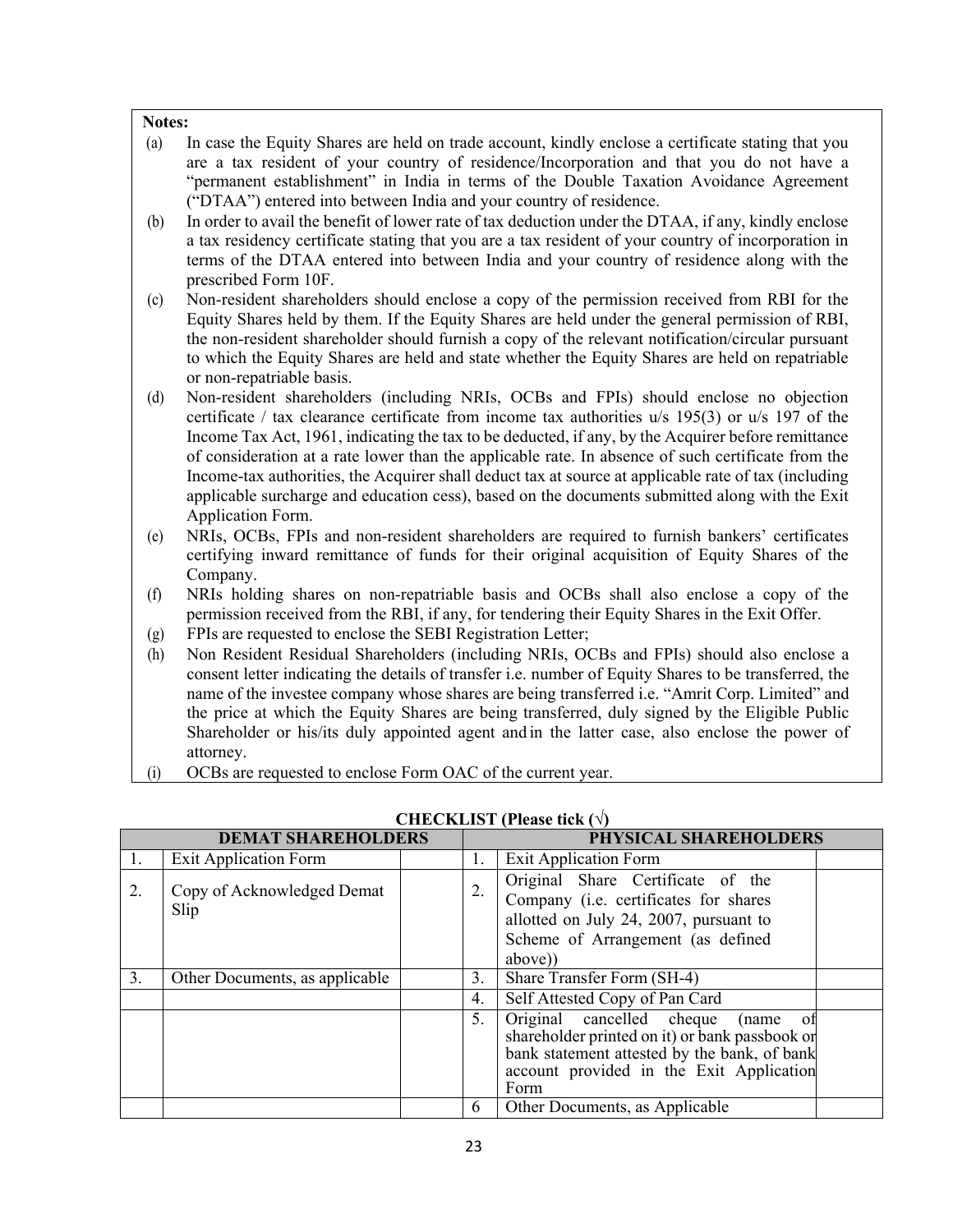Notes:

- **(1) All documents/remittances sent by / to the Residual Public Shareholders will be at their risk and Residual Public**
- **(2) Shareholders are advised to adequately safeguard their interests in this regard.**
- **(3) Please read these notes along with the entire contents of the Exit Letter of Offer.**
- (4) In the case of Residual Public Shareholder(s) other than individuals, any documents, such as a copy of a power of attorney, board resolution, authorization, death certificate, etc., as applicable and required in respect of support/verification of this Exit Application Form shall also be provided; otherwise, the Exit Application Form shall be liable for rejection.
- (5) Please refer to paragraphs 1.6 and 2.2 of the Exit Letter of Offer for details of documents.
- (6) The number of Equity Shares tendered under the Exit Offer should match with the number of Equity Shares specified in the Share certificate(s) enclosed or Equity Shares credited in the Special Depository Account under the respective client ID number.
- (7) The consideration shall be paid in the name of sole/first holder.
- (8) In case, the Exit Application Form is not complete in all respects, the same may be liable for rejection.
- (9) It is the sole responsibility of the Residual Public Shareholders to ensure that their Equity Shares are credited to the Special Depository Account in the manner as mentioned above and their bids are delivered or reach the Registrar to the Exit Offer on or before the last date of the Exit Window.

#### **(10) FOR EQUITY SHARES HELD IN DEMATERIALIZED FORM**

a) The shareholders opting to tender the shares under this offer should ensure that they have credited their Equity Shares to the specified Special Depository Account, details of which are as given below:

| <b>DP</b> Name       | My Money Securities Limited                                |
|----------------------|------------------------------------------------------------|
| DP ID                | 12087100                                                   |
| <b>Client ID</b>     | 00002789                                                   |
| <b>Depository</b>    | Central Depository Services (India) Limited                |
| <b>Account Name:</b> | Amrit Corp. Limited – Delisting Exit Offer Escrow Account- |
|                      | Operated by MAS Services Limited                           |

Residual Public Shareholders have to use the inter-depository delivery instruction slip for the purpose of crediting their Equity Shares in favor of the Special Depository Account.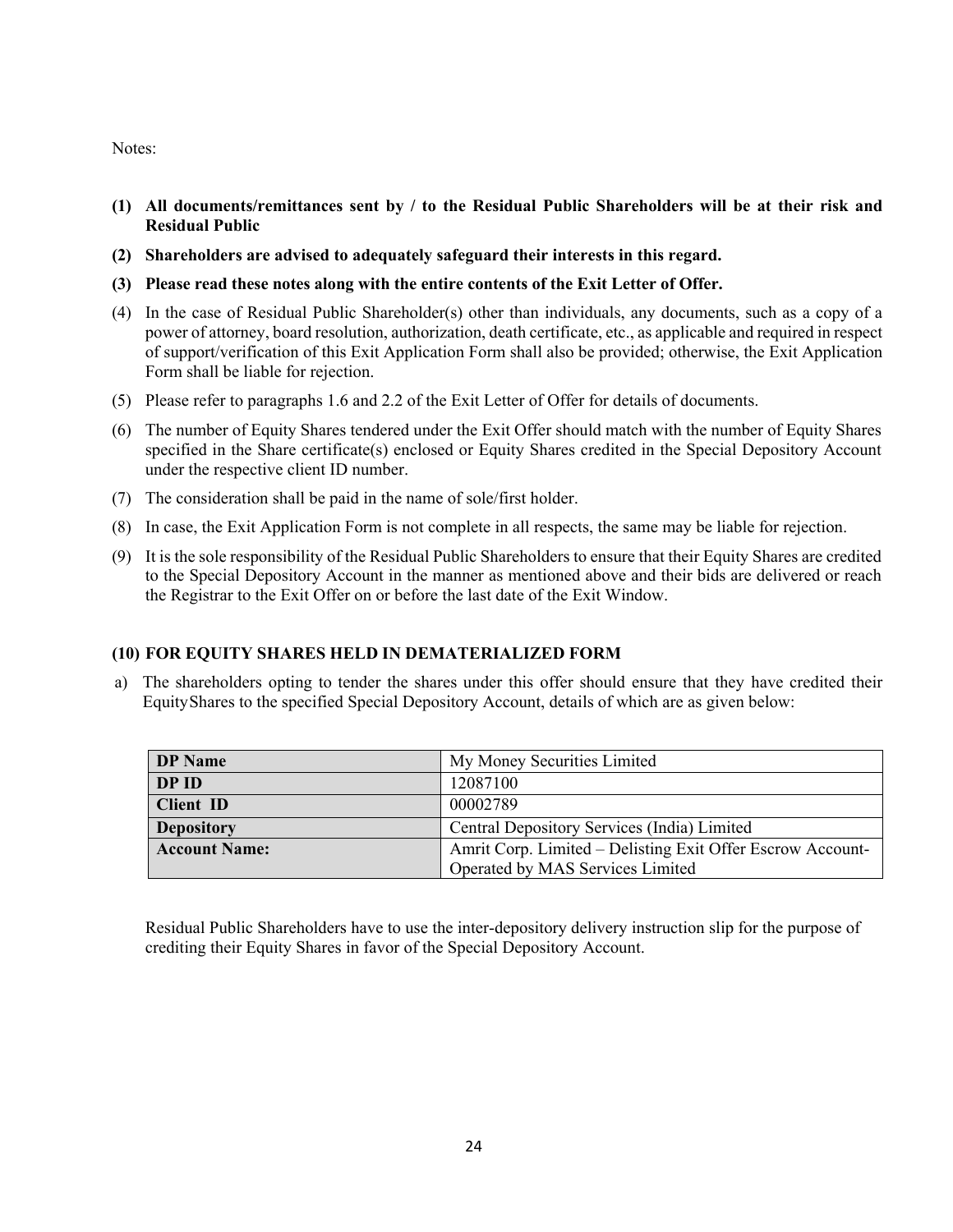#### **For any queries, please contact**

| <b>MANAGER TO THE EXIT OFFER</b>                                                                                                                                                                                                                                                                                                                                                                                  | <b>REGISTRAR TO THE EXIT OFFER</b>                                                                                                                                                                                                                                                                                              |
|-------------------------------------------------------------------------------------------------------------------------------------------------------------------------------------------------------------------------------------------------------------------------------------------------------------------------------------------------------------------------------------------------------------------|---------------------------------------------------------------------------------------------------------------------------------------------------------------------------------------------------------------------------------------------------------------------------------------------------------------------------------|
| $\mathcal{S}_1$ INGA<br><b>INGA VENTURES PRIVATE LIMITED</b>                                                                                                                                                                                                                                                                                                                                                      | 尽环                                                                                                                                                                                                                                                                                                                              |
| 1229, Hubtown Solaris, N.S. Phadke Marg,<br>Opp. Telli Galli, Andheri (E) - 400 069,<br>Mumbai, Maharashtra, India<br><b>Telephone:</b> $+91226854080$<br><b>Facsimile:</b> $+91$ 22 2681 6020<br>Email: kavita@ingaventures.com,<br><b>Investor Grievance Email:</b><br>investors@ingaventures.com<br><b>Contact Person: Kavita Shah</b><br>Website: www.ingaventures.com<br>SEBI Registration No.: INM000012698 | <b>MAS SERVICES LIMITED</b><br>CIN: U74899DL1973PLC006950<br>T-34, 2nd Floor, Okhla Industrial Area Phase II,<br>New Delhi $-110020$<br>Tel. No.: 011-26387281/82/83; Fax: 011-<br>26387284;<br>Contact person: N.C. Pal;<br>Email: investor@masserv.com<br>Website: www.masserv.com;<br>SEBI Registration Number: INR000000049 |

- b) a photocopy/counterfoil of my/our delivery instructions to my/our depository participant (duly acknowledged by such depository participant), crediting my/our Equity Shares to the Depository Account.
- c) It is the sole responsibility of Residual Public Shareholders to ensure that their Equity Shares are credited to the Depository Account before the Exit Window closes.

#### **(11) FOR EQUITY SHARES HELD IN PHYSICAL FORM**

- (a) Before submitting this Exit Application Form to the Registrar to the Exit Offer, you must execute valid share transfer form(s) in respect of the Equity Shares intended to be tendered under the Exit Offer and attach thereto all the relevant original physical share certificate(s) (i.e. certificates for shares allotted on July 24, 2007, pursuant to Scheme of Arrangement (as defined above)). The share transfer form(s) shall be signed by the respective Residual Public Shareholders (or in case of joint holdings by all the joint holders in the same order) in accordance with the specimen signature(s) recorded with the Company/Registrar to the Exit Offer and shall also be duly witnessed. A copy of signature verification form should be attached to avoid any inconvenience. In case, the sole/ any joint holder has died, but the share certificate(s) are still in the name of the deceased person(s), please enclose the requisite documents, i.e., copies of death certificate/will/probate/succession certificate and other relevant papers, as applicable.
- (b) Unregistered Shareholders should enclose, as applicable, (a) this Exit Application Form, duly completed and signed in accordance with the instructions contained therein, (b) original Share certificate(s) (i.e. certificates for shares allotted on July 24, 2007, pursuant to Scheme of Arrangement (as defined above)), (c) original broker contract note, (d) valid share transfer form(s) as received from the market, duly stamped and executed as the transferee(s) along with blank transfer form duly signed as transferor(s) and witnessed at the appropriate place. The Transfer Deed should be in favour of the Acquirers. All other requirements for valid transfer will be preconditions for acceptance.
- (c) By agreeing to participate in the Exit Offer the NR and NRI shareholders give the Company/Acquirers, as the case may be, the authority to make, sign, execute, deliver, acknowledge and perform all applications to file regulatory reporting, if required, including FC-TRS form, if necessary and undertake to provide assistance to the Company/ Acquirers for such regulatory reporting, if required by the Company/Acquirers.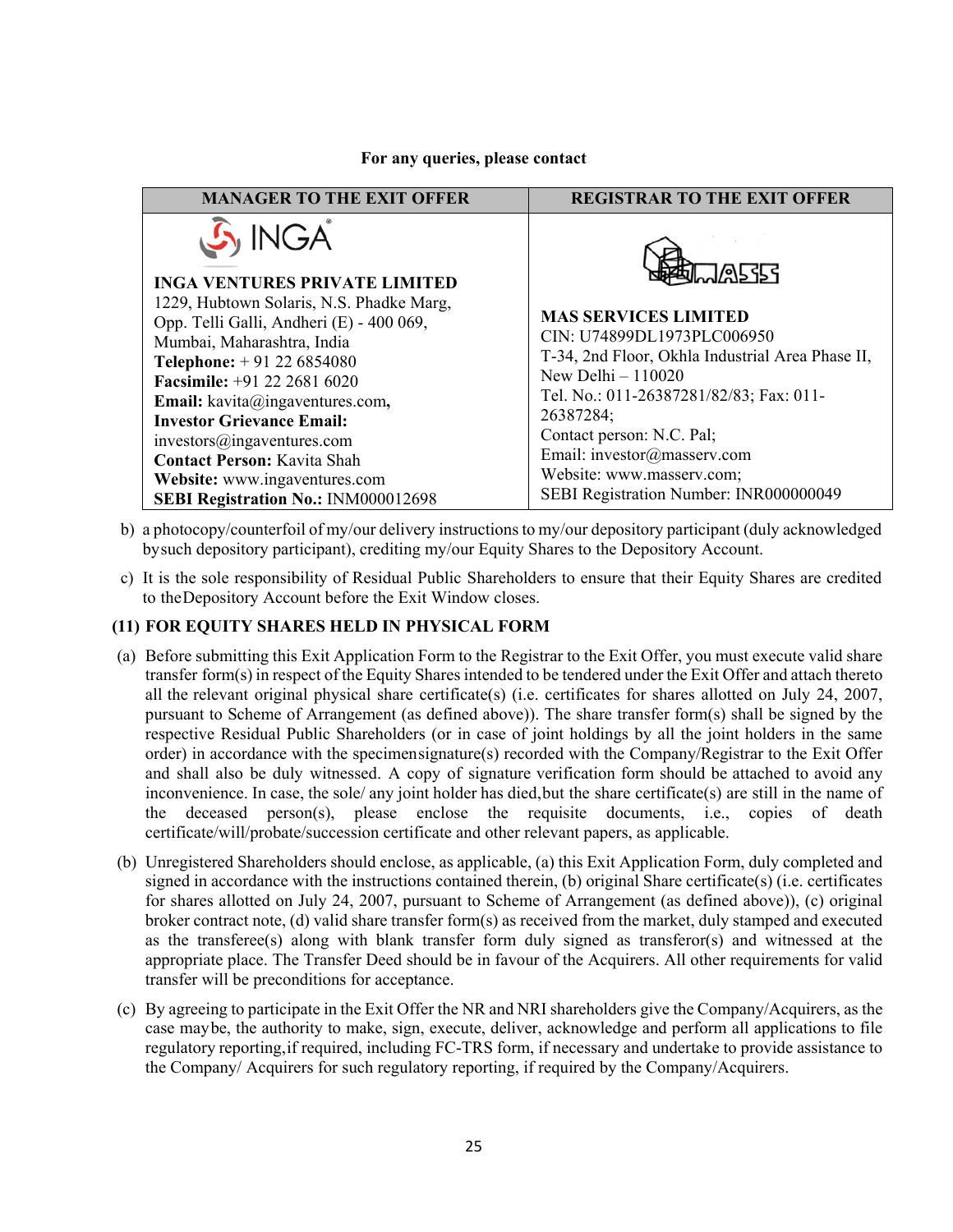#### **TEAR ALONG THIS LINE**

|                             | <b>ACKNOWLEDGEMENT SLIP</b>                                         |                     |
|-----------------------------|---------------------------------------------------------------------|---------------------|
| Received from $Mr.Ms.M/s$ . |                                                                     | an Exit Application |
| Form for                    | Equity Shares of Amrit Corp. Limited at the Exit Price of ₹ 945 per |                     |
| equity share.               |                                                                     |                     |
| DEMAT SHAREHOL DER          | PHYSICAL SHAREHOLDER                                                |                     |

| <b>DEMAT SHAREHOLDER</b> |  | PHYSICAL SHAREHOLDER |                          |  |  |
|--------------------------|--|----------------------|--------------------------|--|--|
| DP ID NO.                |  | FOLIO NO.            |                          |  |  |
| CLIENT ID NO.            |  |                      | <b>SHARE CERTIFICATE</b> |  |  |
|                          |  | NO.                  |                          |  |  |
| NUMBER OF                |  | NUMBER OF SHARES     |                          |  |  |
| <b>SHARES</b>            |  |                      |                          |  |  |

Note for Physical Shareholders: Received but not verified share certificate(s) and share transfer form(s).

| <b>ACKNOWLEDGEMENT</b> |  |  |  |  |
|------------------------|--|--|--|--|
| DATE OF RECEIPT        |  |  |  |  |
| SIGNATURE OF OFFICIAL  |  |  |  |  |

Signature of Official: Date of receipt: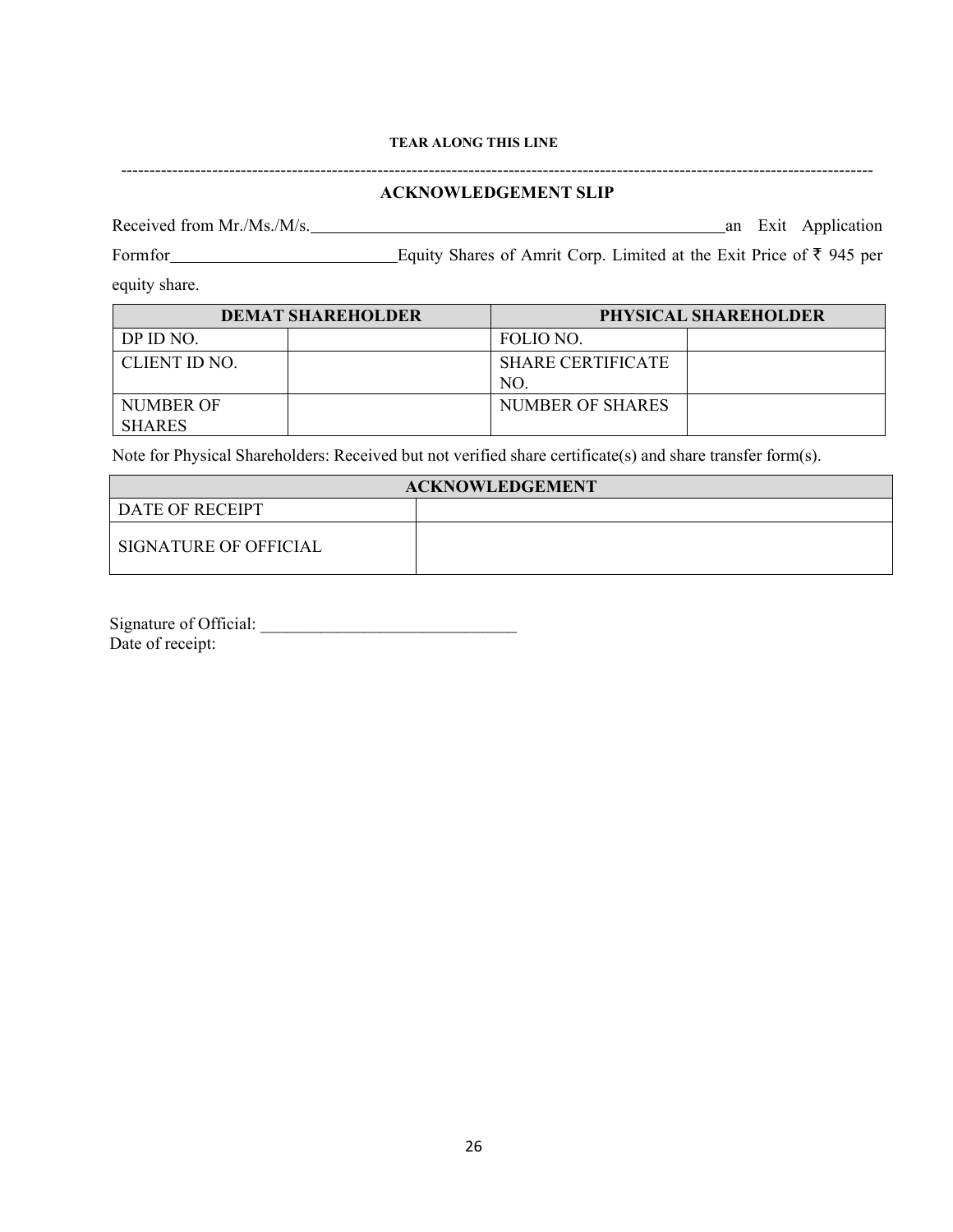#### Form No. SH-4 SECURITIES TRANSFER FORM [Pursuant to section 56 of the Companies Act, 2013 and sub-rule (1) of rule 11 of the Companies (Share Capital and Debentures) Rules 2014]

Date of execution…………………………

FOR THE CONSIDERATION stated below the "Transferor(s)" named do hereby transfer to the "Transferee(s)"named the securities specified below subject to the conditions on which the said securities are now held by the Transferor(s) and the Transferee(s) do hereby agree to accept and hold the said securities subject to the conditions aforesaid.

CIN :

Name of the Company (in full) : Name of the Stock Exchange where the company is listed, if any

## DESCRIPTION OF SECURITIES:

| Kind/Class of | Nominal Value of | Amount called  | Amount Paid    |
|---------------|------------------|----------------|----------------|
| Securities    | each unit of     | up per unit of | up per unit of |
| security      |                  | security       | security       |
| 〔2〕           |                  | (3)            | (4)            |
|               |                  |                |                |

| No. securities<br>being transferred |      |          | Consideration received (Rs.) |          |  |            |  |
|-------------------------------------|------|----------|------------------------------|----------|--|------------|--|
| In figures                          |      | In words |                              | In words |  | In figures |  |
|                                     |      |          |                              |          |  |            |  |
| Distinctive                         | From |          |                              |          |  |            |  |
| number                              | To   |          |                              |          |  |            |  |
| Corresponding<br>Certificate Nos.   |      |          |                              |          |  |            |  |

| <b>Transferor' Particulars</b> |                          |               |  |  |  |  |
|--------------------------------|--------------------------|---------------|--|--|--|--|
|                                | Registered Folio Number: |               |  |  |  |  |
| S No                           | Name (s) in full         | Signature (s) |  |  |  |  |
| ı.                             |                          |               |  |  |  |  |
|                                |                          |               |  |  |  |  |
| ົາ<br>Δ.                       |                          |               |  |  |  |  |
|                                |                          |               |  |  |  |  |
| 3.                             |                          |               |  |  |  |  |
|                                |                          |               |  |  |  |  |

I, hereby confirm that the Transferor has signed before me.

Signature of Witness

Name & Address

\_\_\_\_\_\_\_\_\_\_\_\_\_\_\_\_\_\_\_\_\_\_\_\_\_\_\_\_\_\_\_\_\_\_\_\_\_\_\_\_\_\_\_\_\_\_\_\_\_\_\_\_\_\_\_\_\_\_\_\_\_\_\_\_\_\_\_\_\_\_\_\_\_\_\_\_\_\_\_\_\_\_\_\_\_\_\_\_\_\_\_\_\_ P.T.O